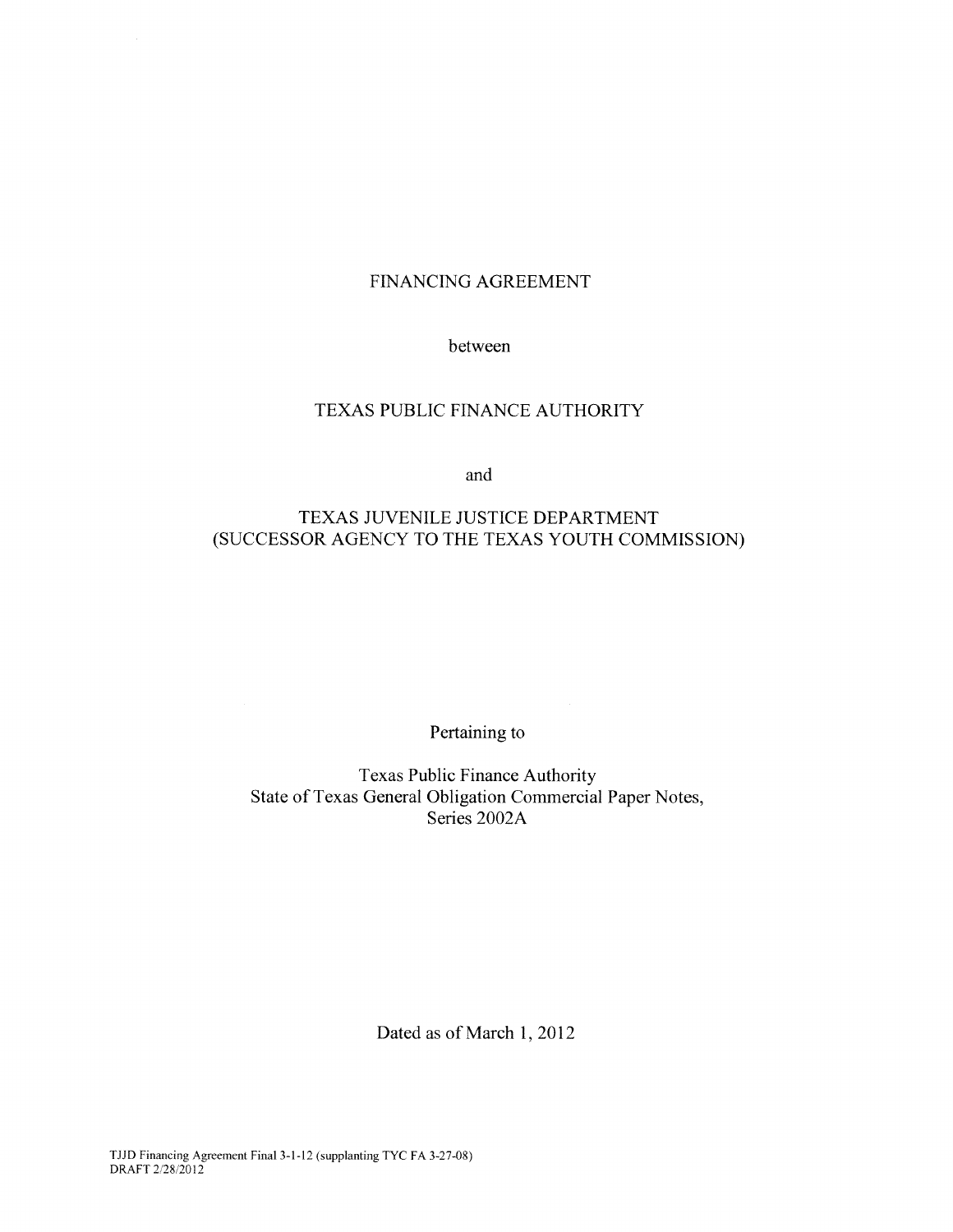# TABLE OF CONTENTS

# Page Number

#### **ARTICLE I**

## DEFINITIONS AND OTHER PRELIMINARY MATTERS

# ARTICLE  $\rm II$

#### GENERAL REPRESENTATIONS AND WARRANTIES

### ARTICLE III

#### THE PROJECT

| SECTION 3.01        |  |
|---------------------|--|
| SECTION 3.02        |  |
| <i>SECTION 3.03</i> |  |
| SECTION 3.04        |  |
| <i>SECTION 3.05</i> |  |
| SECTION 3.06        |  |
| SECTION 3.07        |  |
| SECTION 3.08        |  |
| <i>SECTION 3.09</i> |  |
| SECTION 3.10        |  |
| <i>SECTION 3.11</i> |  |
| <i>SECTION 3.12</i> |  |
|                     |  |

#### **ARTICLE IV**

#### THE BONDS

#### ARTICLE V

## PARTICULAR AGREEMENTS

 $\bar{\nu}$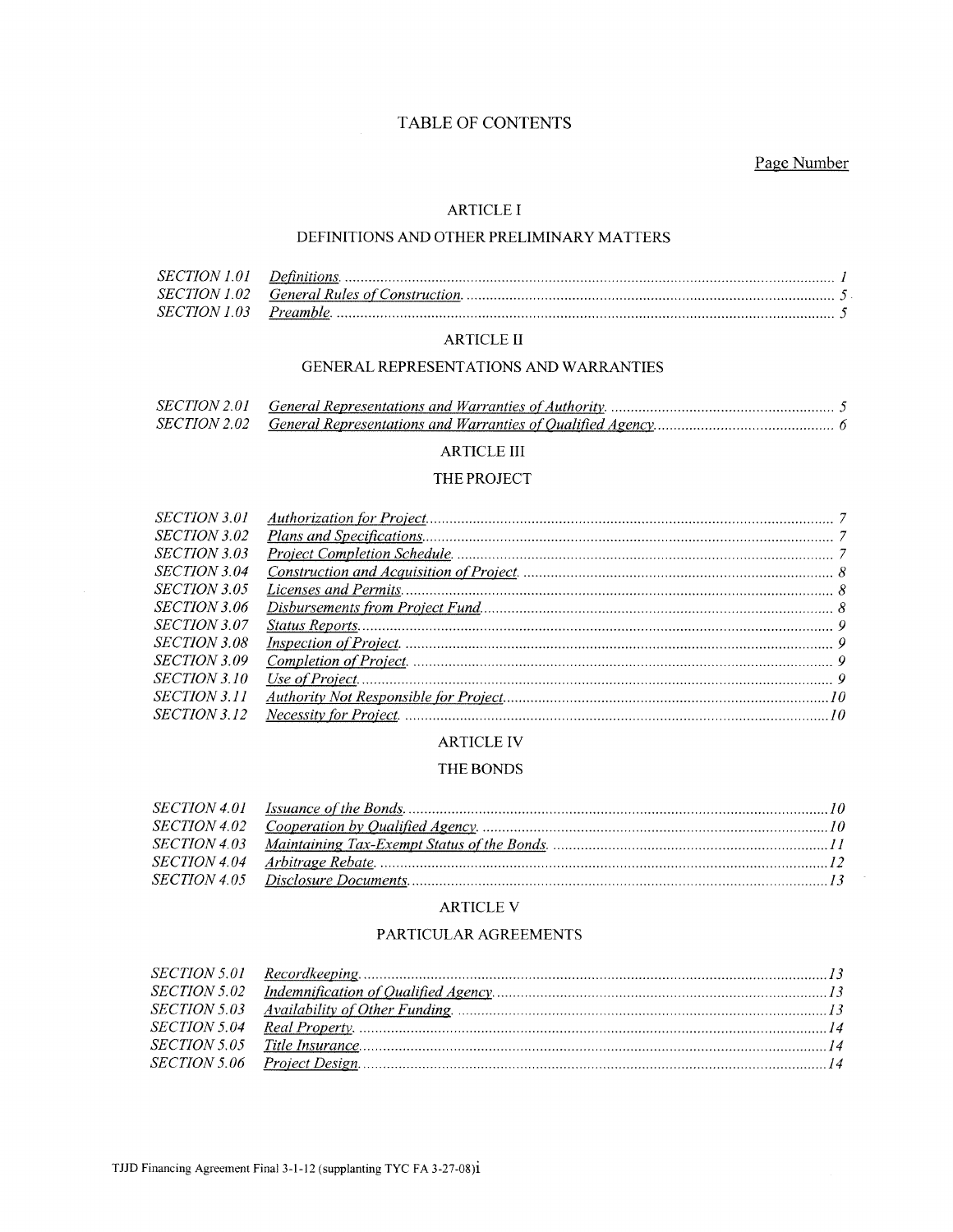# ARTICLE VI

# MISCELLANEOUS PROVISIONS

| EXHIBIT A        | Description of the Project               |
|------------------|------------------------------------------|
| <b>EXHIBIT B</b> | Project Completion Schedule              |
| <b>EXHIBIT C</b> | Governmental Project Approvals           |
| EXHIBIT D        | Form of Disbursement Certificate         |
| EXHIBIT E        | Monthly Status Report Information        |
| EXHIBIT F        | Form of Project Completion Certificate   |
| EXHIBIT G        | Form of Project Substitution Certificate |

 $\sim$   $\sim$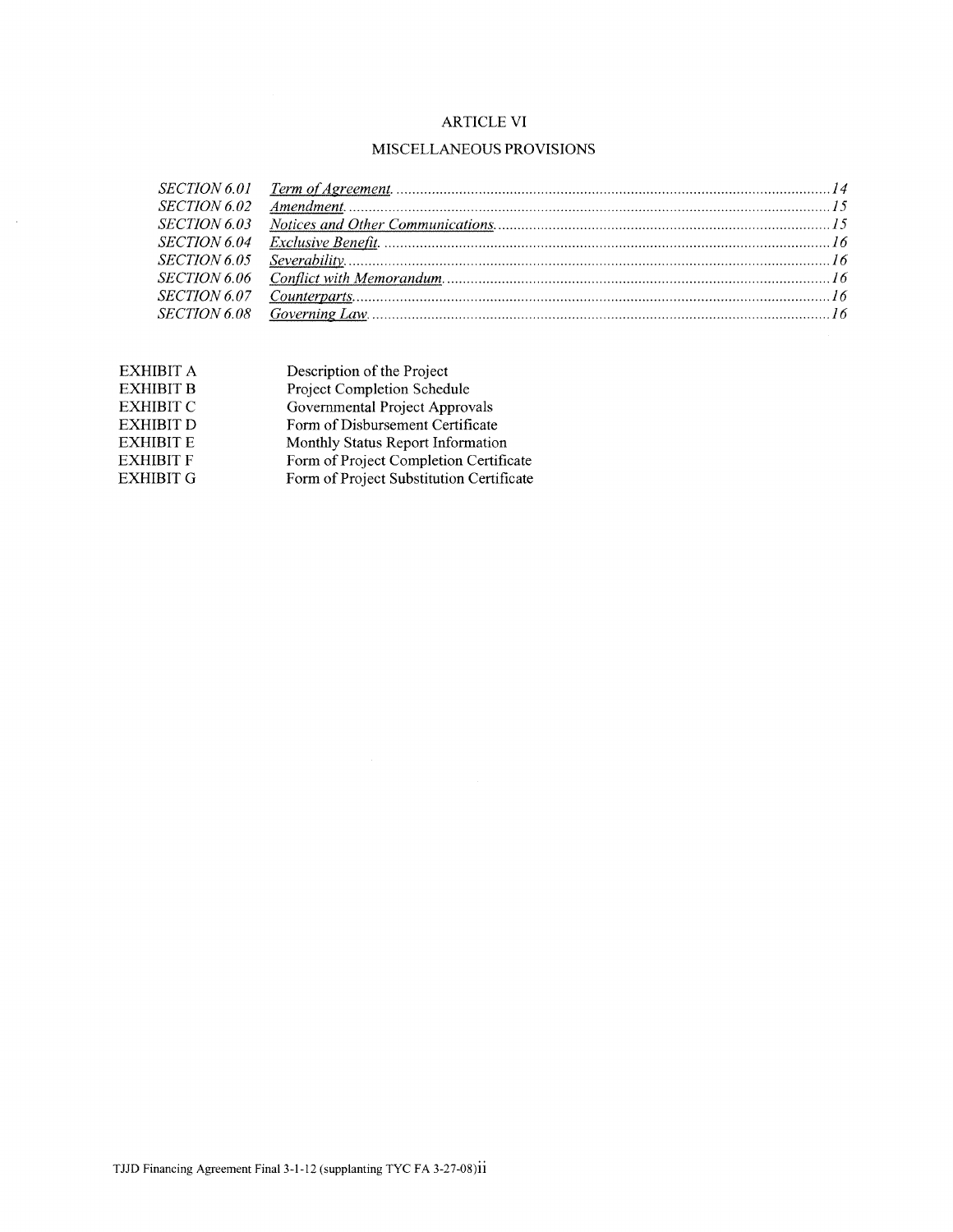# **FINANCING AGREEMENT**

FINANCING AGREEMENT, dated as of March 1, 2012, between the TEXAS PUBLIC FINANCE AUTHORITY (the "Authority") and the TEXAS JUVENILE JUSTICE DEPARTMENT, SUCCESSOR AGENCY TO THE TEXAS YOUTH COMMISSION (the "Qualified Agency") to provide for the financing of certain projects related to the Texas Public Finance Authority State of Texas General Obligation Commercial Paper Notes, Series 2002A (the "Bonds") issued pursuant to a resolution adopted by the Board of Directors of the Authority on April 16, 2002 (the "Resolution");

#### **WITNESSETH:**

WHEREAS, the Authority is authorized to provide financing of certain projects (hereinafter defined) for certain agencies of the State of Texas through the issuance of the Bonds. Pursuant to certain provisions of the Texas Constitution and other statutory and regulatory authorities including, but not limited to, Article III, Section 50-f, Chapter 1232, Texas Government Code, and any regulations promulgated by the Authority thereunder (collectively, the "Authorizing Law") and Chapter 1371, Texas Government Code, as amended ("Chapter 1371");

WHEREAS, one or more Projects of the Qualified Agency have been authorized in appropriations by the Legislature of the State of Texas;

WHEREAS, the parties desire to provide for the financing by the Authority of certain Projects for the Qualified Agency;

NOW, THEREFORE, in consideration of the premises, the parties hereto agree as follows:

#### **ARTICLE I**

#### **DEFINITIONS AND OTHER PRELIMINARY MATTERS**

SECTION 1.01 Definitions.

Except as otherwise provided in this Financing Agreement, the capitalized terms in this Financing Agreement shall have the meanings specified in this section unless the context requires otherwise.

*Agency Act* – Texas Human Resources Code, Title 12, as amended.

*Appropriation Act* -HB 1, Acts  $80<sup>th</sup>$  Legislature, R.S. (2007), and any other act of the Legislature appropriating funds for the Project to the Qualified Agency.

*Authority-* the Texas Public Finance Authority or any successor thereto.

*Authority Regulations* - the regulations of the Authority in Part X, Title 34, Texas Administrative Code.

*Authorized Agency Representative* - the chief administrative officer of the Qualified Agency or any member of the staff of the Qualified Agency designated by the chief administrative officer or by the governing body of the Qualified Agency as an authorized representative.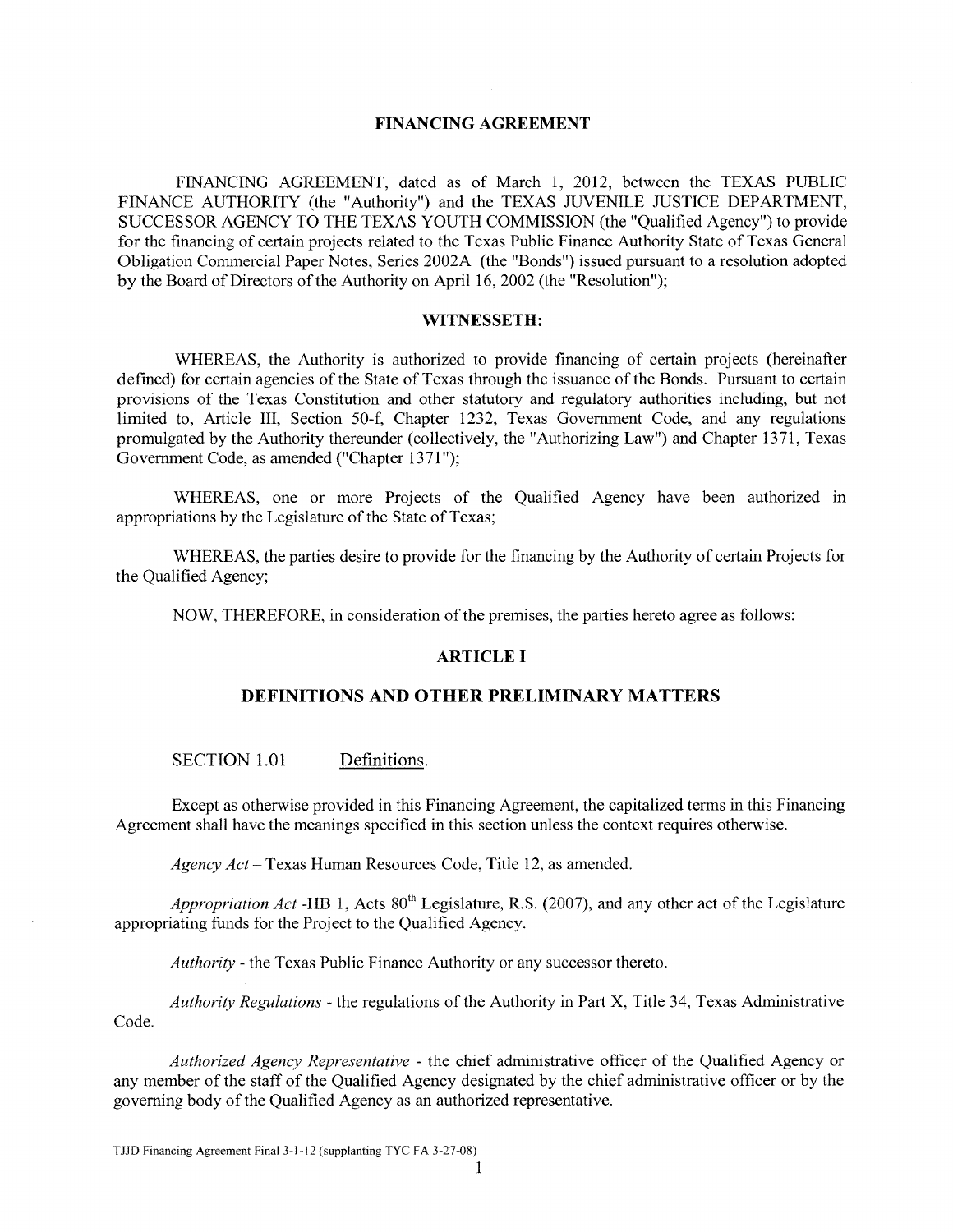*Authorizing Law* - means the Authorizing Law as defined in the preamble of this Financing Agreement.

*Available Construction Proceeds* - means Proceeds other than Proceeds used to pay issuance costs. For purposes of determining compliance with the spending requirements as of the end of each of the first three spending periods, available construction proceeds include the amount of future earnings that the Qualified Agency reasonably expected as of the issue date.

*Board-* the board of directors of the Authority.

*Bond Counsel* - any law firm that is engaged by the Authority to render services to the Authority as bond counsel.

*Business Day* - any day that the Authority, the Qualified Agency, and the Comptroller are required by law to be open for business.

*Closing-* the concurrent delivery of the Bonds to, or upon the order of, the initial purchaser(s) in exchange for payment therefor.

*Closing Date-* the date of the Closing.

*Code* - the Internal Revenue Code of 1986, as amended, together with all published regulations promulgated thereunder and revenue rulings with respect thereto by the United States Treasury Department or the Internal Revenue Service.

*Comptroller* - the Comptroller of Public Accounts of the State or any successor thereto, including the individual elected to serve as Comptroller of the State, the Deputy Comptroller or such other official designated by law to serve or act in the capacity of the Comptroller.

*Construction Expenditures-* means capital expenditures that are allocable to the cost of real property or constructed personal property. Except as provided below, construction expenditures do not include expenditures for acquisitions of interests in land or other existing real property. Expenditures are not for the acquisition of an interest in existing real property other than land if the contract between the seller and the Qualified Agency requires the seller to build or install the property (e.g., a turnkey contract), but only to the extent that the property has not been built or installed at the time the parties enter into the contract. Constructed personal property means tangible personal property (or, if acquired pursuant to a single acquisition contract, properties) or specially developed computer software if: (i) A substantial portion of the property or properties is completed more than 6 months after the earlier of the date construction or rehabilitation commenced and the date the Qualified Agency entered into an acquisition contract; (ii) based on the reasonable expectations of the Qualified Agency, if any, or representations of the person constructing the property, with the exercise of due diligence, completion of construction or rehabilitation (and delivery to the Qualified Agency) could not have occurred within that 6-month period; and (iii) if the Qualified Agency itself builds or rehabilitates the property, not more than 75 percent of the capitalizable cost is attributable to property acquired by the Qualified Agency (e.g., components, raw materials, and other supplies). Specially developed computer software means any programs or routines used to cause a computer to perform a desired task or set of tasks, and the documentation required to describe and maintain those programs, provided that the software is specially developed and is functionally related and subordinate to real property or other constructed personal property.

TJJD Financing Agreement Final3-l-12 (supplanting TYC FA 3-27-08)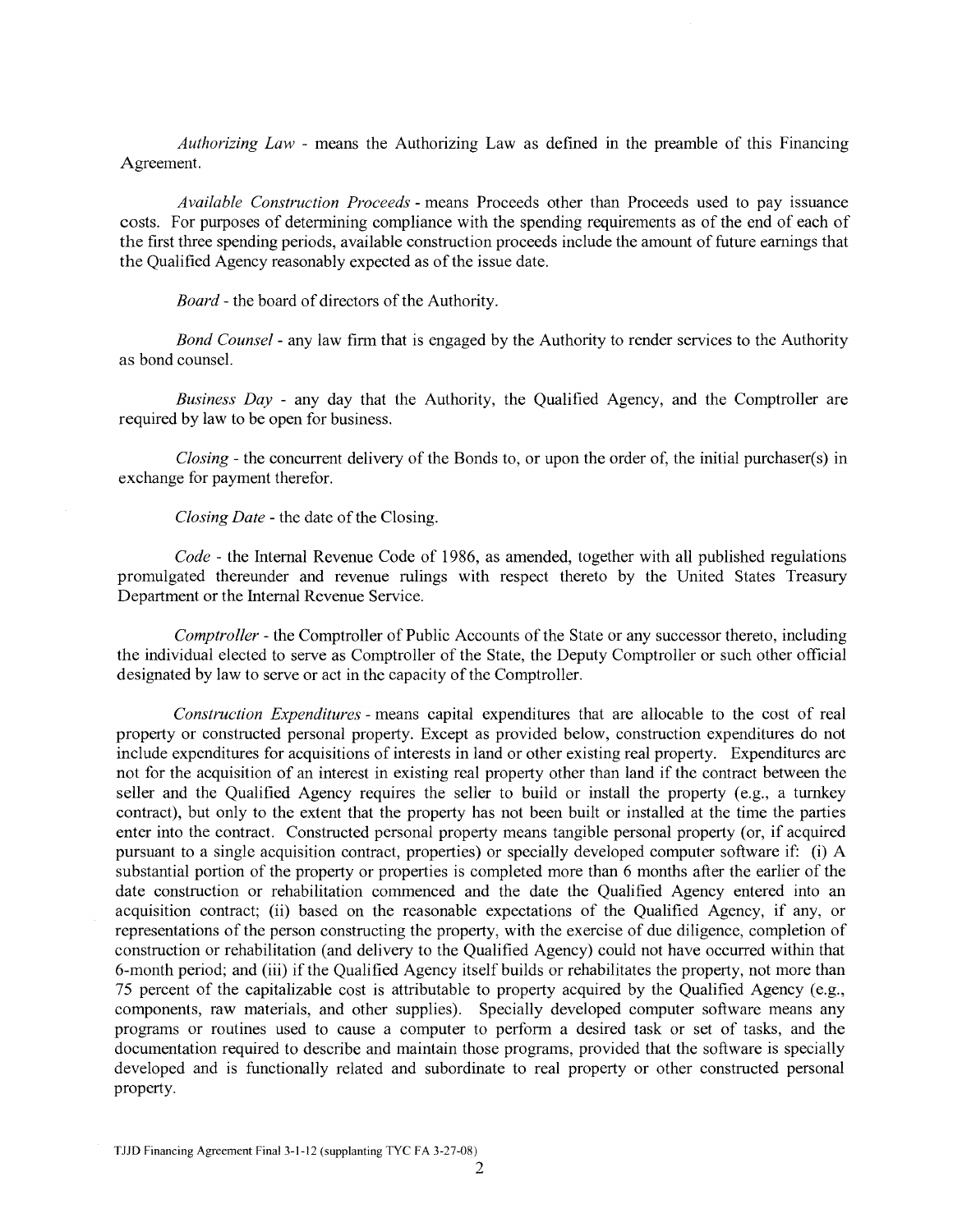*Costs of Issuance* -the "costs of issuance," as defined in the Resolution, incurred in connection with the issuance of the Bonds.

*Disbursement Certificate* - a certificate of the Authorized Agency Representative for the disbursement of funds from the appropriate account of the Project Fund, in substantially the form of Exhibit D of this Financing Agreement.

*Disclosure Documents* - the Offering Memorandum and any amendments thereto.

*Event of Taxability* - any act or omission that could adversely affect the excludability of the interest on any Bond from the gross income of the owner of the Bond.

*Executive Director* - the Executive Director of the Authority, or any member of the staff of the Authority authorized in writing by the Board to perform the duties of the Executive Director.

*Facility Contract-* any contract, entered into by the Qualified Agency after the effective date of this Financing Agreement, for the design, engineering, acquisition, construction, equipping, repair, or renovation of any facilities financed for the Qualified Agency in whole or part with proceeds of the Bonds.

*Financing Agreement* - this Financing Agreement, and any amendments hereto.

*Funds Management Agreement* - the Funds Management Agreement, dated as of May 1, 2002, between the Authority and the Comptroller, and any amendments thereto, providing for the administration of the proceeds of the Bonds and the availability of State funds for the payment of principal of and interest on the Bonds.

*Gross Proceeds* - means any Proceeds and any Replacement Proceeds.

*Interest and Sinking Fund* - the fund by that name created pursuant to Section 4.01 of the Resolution for the purpose of paying Bond Obligations.

*Legislative Budget Board-* the joint committee of the Legislature that develops recommendations for legislative appropriations for the state agencies.

*Legislature* - the Legislature of the State.

*Memorandum* -the Memorandum of Understanding, dated as of March 27, 2008, between the Authority and the Qualified Agency, and any amendments thereto.

*Official Memorandum* - the final official disclosure document authorized by the Authority to be used in connection with the sale of the Bonds.

*Plans and Specifications-* the plans and specifications for the Project Component(s), as amended or supplemented.

*Preliminary Official Statement* - the preliminary official statement authorized by the Authority to be used in connection with the offering for sale of the Bonds.

*Proceeds* - means any Sale Proceeds and Investment Proceeds of the Bonds.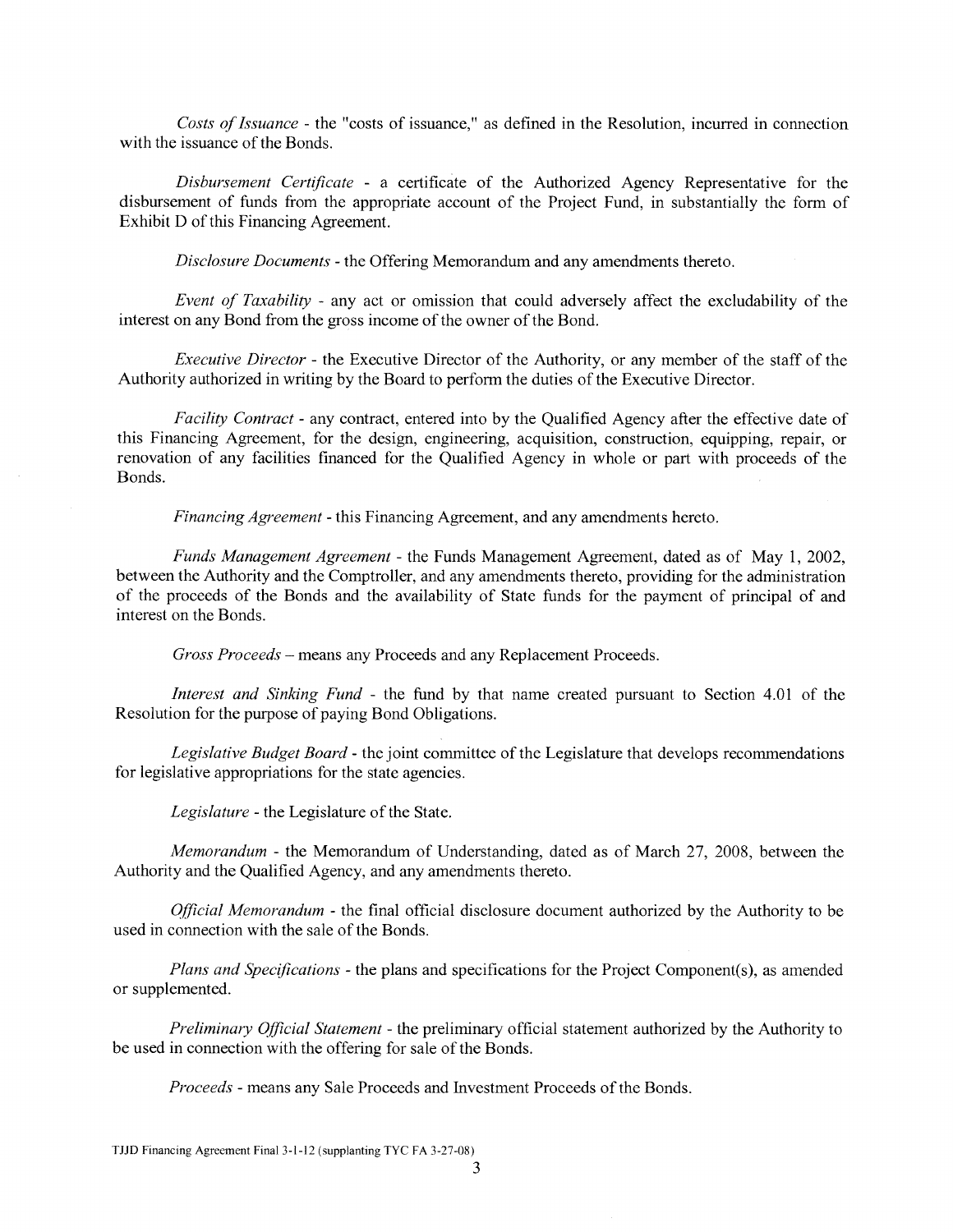*Project-* collectively, the Project Components.

*Project Completion Amount* - the aggregate amount of the cost of all of the Project Components, as set forth in Exhibit A to this Financing Agreement.

*Project Completion Certificate* - a certificate of an Authorized Agency Representative to the effect that the Project has been completed, in substantially the form set forth in Exhibit F to this Financing Agreement.

*Project Completion Date* - the date that the Project is completed, as certified in the Project Completion Certificate.

*Project Completion Schedule* - the schedule projecting the rate of expenditure of proceeds of the Bonds for the payment of Project Costs which is set forth in Exhibit B to this Financing Agreement.

*Project Component* - each respective item (or part of an item) in the Appropriation Act that has been approved to be financed with proceeds of the Bonds, as described in Exhibit A to this Financing Agreement.

*Project Costs* - any costs associated with the Project that are authorized under the Authorizing Law, the Authority Regulations and Chapter 1201, Texas Government Code, as amended, to be paid with proceeds of the Bonds.

*Project Financing Documents-* collectively, all documents furnished by the Qualified Agency to the Authority in connection with the financing of the Project and issuance of the Bonds, including (without limitation) the Memorandum, the Request for Financing, this Financing Agreement, each Disbursement Certificate, any Project Substitution Certificate, and the Project Completion Certificate.

*Project Fund-* the fund by that name created pursuant to Section 4.01 of the Resolution.

*Project Substitution Certificate* - a certificate of an Authorized Agency Representative to the effect that a Project Component is to be substituted for, in substantially the form set forth in Exhibit G to this Financing Agreement.

*Qualified Agency* - the "Qualified Agency" as defined in the preamble of this Financing Agreement or any successor thereto.

*Replacement Proceeds* - has the meaning set forth in Section 1.148-1 (c) of the Regulations and generally includes amounts that have a sufficiently direct nexus to the Bonds or to the governmental purpose of the Bonds to conclude that the amounts would have been used for that governmental purpose if the proceeds of the Bonds were not used or to be used for that governmental purpose. For this purpose, the mere availability or preliminary earmarking of amounts for a governmental purpose does not in itself establish a sufficient nexus to cause those amounts to be replacement proceeds. Replacement proceeds include, but are not limited to, sinking funds and pledged funds.

*Request for Financing* - the letter or other communication from the Qualified Agency to the Authority requesting financing for the Project, and any supplements thereto.

*Resolution* - the resolution of the Authority adopted on April 16, 2002 pursuant to which the Bonds are authorized to be issued, and any amendments and supplements thereto.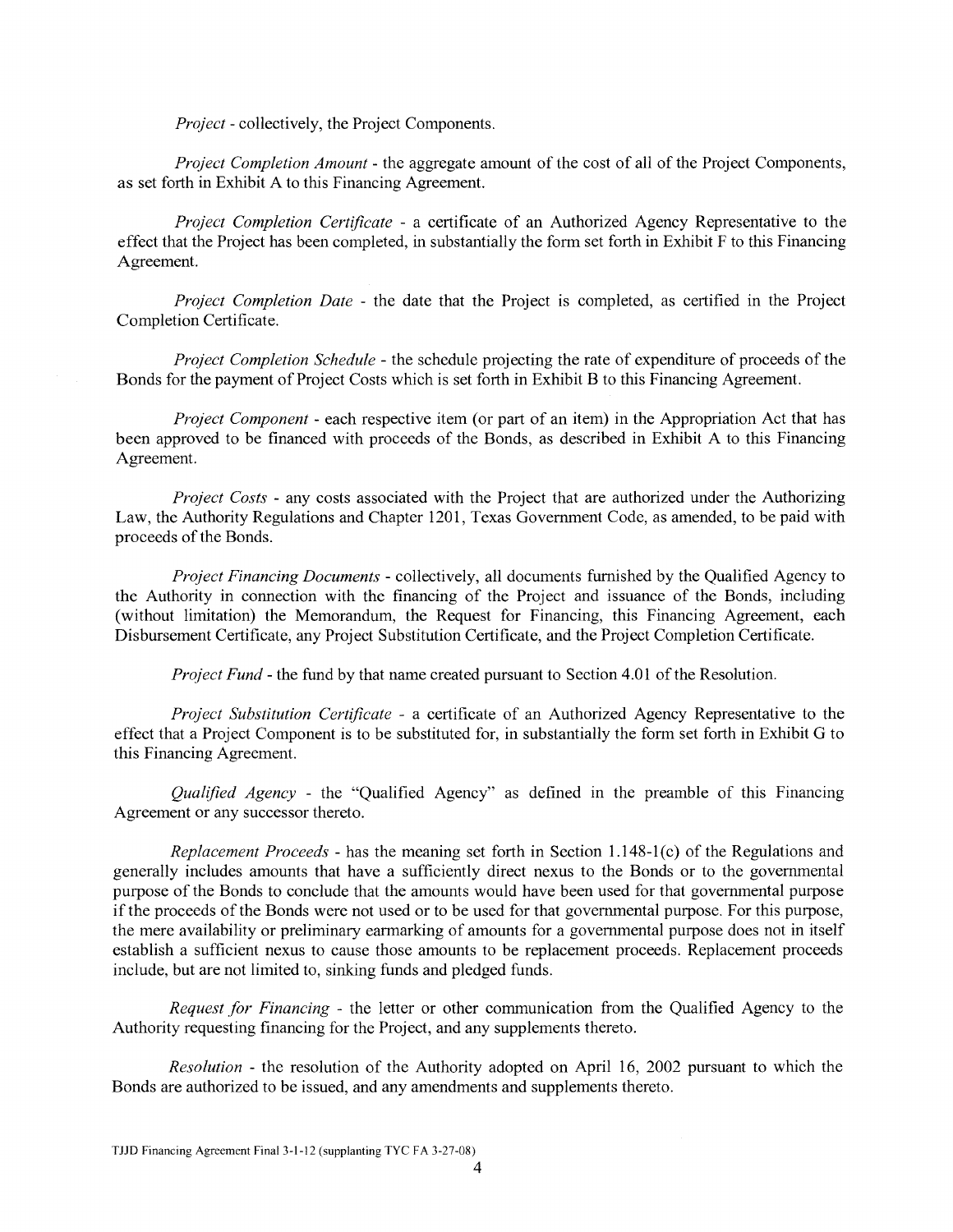*State-* the State of Texas.

# SECTION 1.02 General Rules of Construction.

(a) A capitalized term used in this Financing Agreement that is not defined herein and that is defined in the Resolution shall have the meaning assigned to it in the Resolution.

- (b) Whenever in this Financing Agreement the context requires:
	- (1) a reference to the singular number includes the plural and vice versa; and
	- (2) a word denoting gender includes the masculine, feminine, and neuter.

(c) The table of contents and the titles given to any article or section of this Financing Agreement are for convenience only and are not intended to modify the article or section.

# SECTION 1.03 Preamble.

The statements and findings in the preamble of this Financing Agreement are hereby adopted and made a part of the Financing Agreement.

# **ARTICLE II**

# **GENERAL REPRESENTATIONS AND WARRANTIES**

# SECTION 2.01 General Representations and Warranties of Authority.

The Authority represents and warrants as follows:

(1) the Authority is a validly existing agency of the State of Texas authorized to operate under the Texas Public Finance Authority Act, Chapter 1232, Texas Government Code, as amended;

(2) the Authority has full power and authority to execute and deliver this Financing Agreement, perform its obligations thereunder, and carry out the transactions contemplated hereby;

(3) the Authority has duly authorized the execution and delivery of this Financing Agreement and the performance of its obligations thereunder;

(4) the execution and delivery of this Financing Agreement, the consummation of the transactions contemplated hereby, the performance of its obligations hereunder, and the compliance with the terms hereof by the Authority will not conflict with, or constitute a default under, any law (including administrative rule), judgment, decree, order, permit, license, agreement, mortgage, lease, or other instrument to which the Authority is subject or by which it is bound;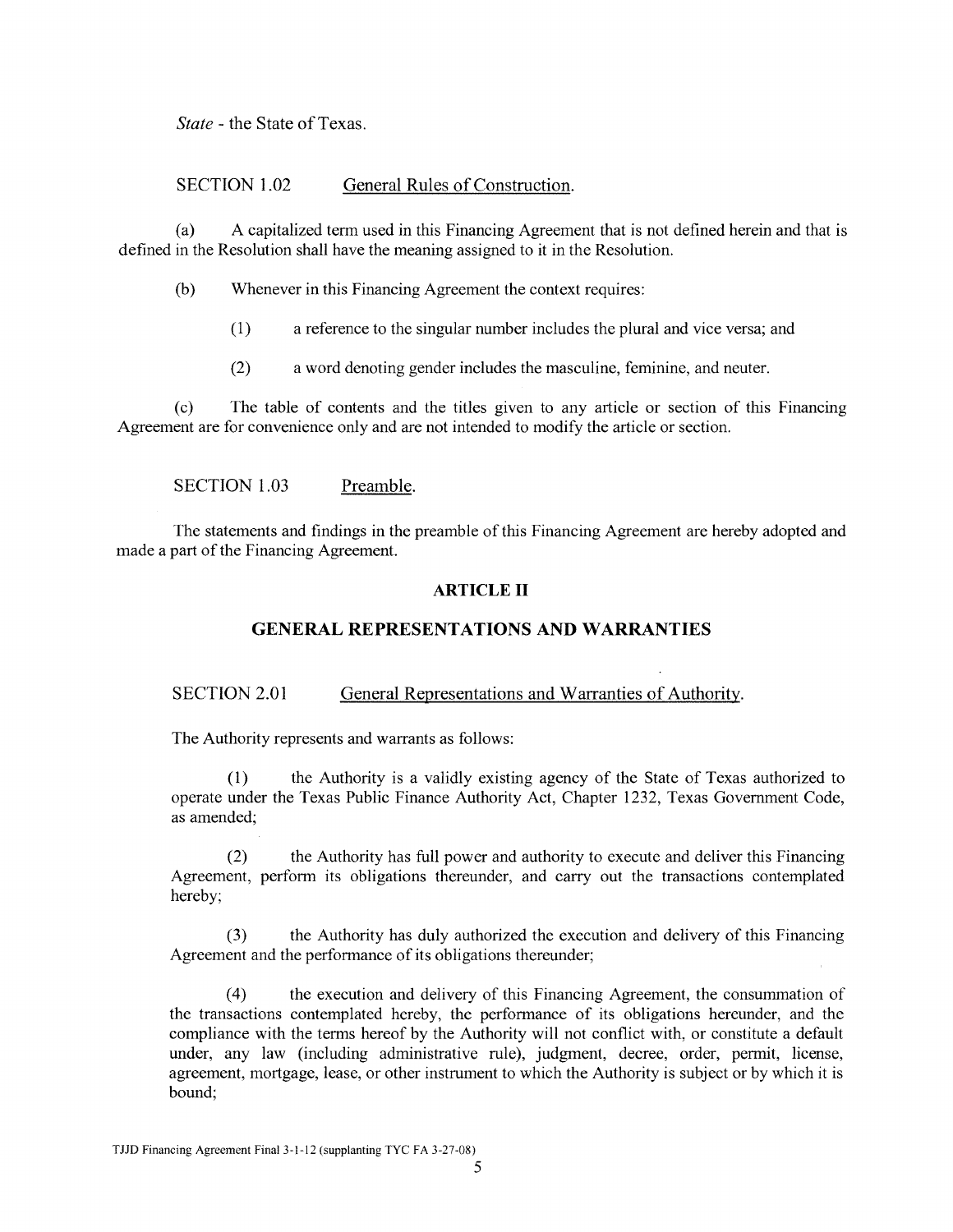(5) the Authority has full power and authority to issue the Bonds, to cause funds to be made available to finance the Project in accordance with the Resolution and this Financing Agreement and to perform its obligations under the Resolution;

(6) the Resolution has been duly adopted by the Authority, is in full force and effect, and constitutes the legal, valid, and binding act of the Authority; and

(7) this Financing Agreement, when duly executed and delivered by the Authority, will constitute a legal, valid, and binding obligation of the Authority.

SECTION 2.02 General Representations and Warranties of Qualified Agency.

The Qualified Agency represents and warrants, as follows:

(1) the Qualified Agency is a validly existing agency of the State authorized to operate under the Agency Act;

(2) the Qualified Agency has full power and authority to execute and deliver the Project Financing Documents, perform its obligations thereunder, and carry out the transactions contemplated thereby;

(3) the Qualified Agency has duly authorized the execution and delivery of the Project Financing Documents and the performance of its obligations thereunder;

( 4) the execution and delivery of the Project Financing Documents, the consummation of the transactions contemplated thereby, the performance of its obligations thereunder, and the compliance with the terms thereof by the Qualified Agency will not conflict with, or constitute a default under, any law (including administrative rule), judgment, decree, order, permit, license, agreement, mortgage, lease, or other instrument to which the Qualified Agency is subject or by which the Qualified Agency or any of its property is bound;

(5) the Qualified Agency is not in violation of any law, which violation could adversely affect the consummation of the transactions contemplated by the Project Financing Documents; and

(6) the Project Financing Documents, when duly executed and delivered by the Qualified Agency, as appropriate, will constitute legal, valid, and binding obligations of the Qualified Agency.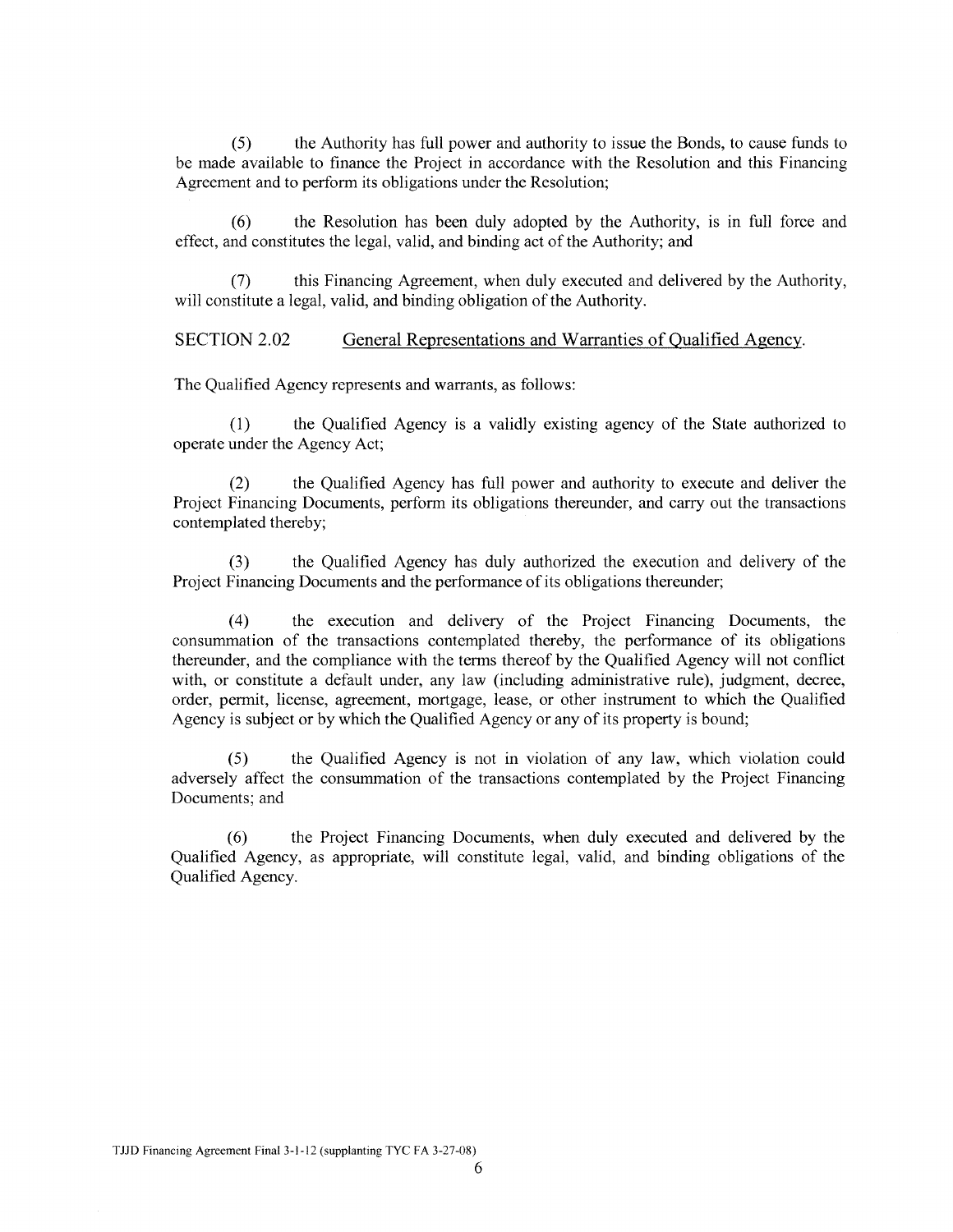# **ARTICLE III**

## **THE PROJECT**

#### SECTION 3.01 Authorization for Project.

(a) The Qualified Agency represents that the Project has been authorized by the Appropriation Act or other statute and that all of the Project Costs to be paid with proceeds of the Bonds will be incurred for the acquisition, construction, equipping, major repair, or renovation of facilities and will otherwise be lawful expenditures of the Qualified Agency.

(b) The Qualified Agency represents that the description of each Project Component set forth in Exhibit A to this Financing Agreement is accurate.

(c) The Qualified Agency represents that it has submitted specific plans for the Project to the Legislative Budget Board and, if required by the Appropriation Act, such plans have been approved by the Legislative Budget Board.

## SECTION 3.02 Plans and Specifications.

(a) The Qualified Agency shall cause the Plans and Specifications to be prepared and shall maintain the Plans and Specifications with its official records.

(b) The Authority and its authorized agents may inspect the Plans and Specifications at reasonable times.

#### SECTION 3.03 Project Completion Schedule.

(a) As of the Closing Date, the Qualified Agency reasonably expects that the Project Completion Amount will be expended within the time periods set forth in Exhibit B hereto. The Qualified Agency represents that it is not aware of any fact or circumstance that could cause the entire Project Completion Amount not to be expended as set forth in the Project Completion Schedule, as amended from time to time.

(b) Upon becoming aware of any circumstances that will result in a deviation from Exhibit B hereto of the lesser of 10 percent or \$1,000,000, the Qualified Agency shall notify the Executive Director of the amount and nature of such deviation.

(c) Upon becoming aware of any circumstances that will result in the expenditure for Project Costs in any "Expenditure Period" (as set forth in Exhibit B hereto) of an aggregate amount that is less than the amount set forth in Exhibit B hereto for such Expenditure Period, the Qualified Agency shall notify the Executive Director of (1) such aggregate expenditure amount, and (2) the reason(s) that such expenditure amount will be less than the amount set forth in Exhibit B hereto.

TJJD Financing Agreement Final 3-1-12 (supplanting TYC FA 3-27-08)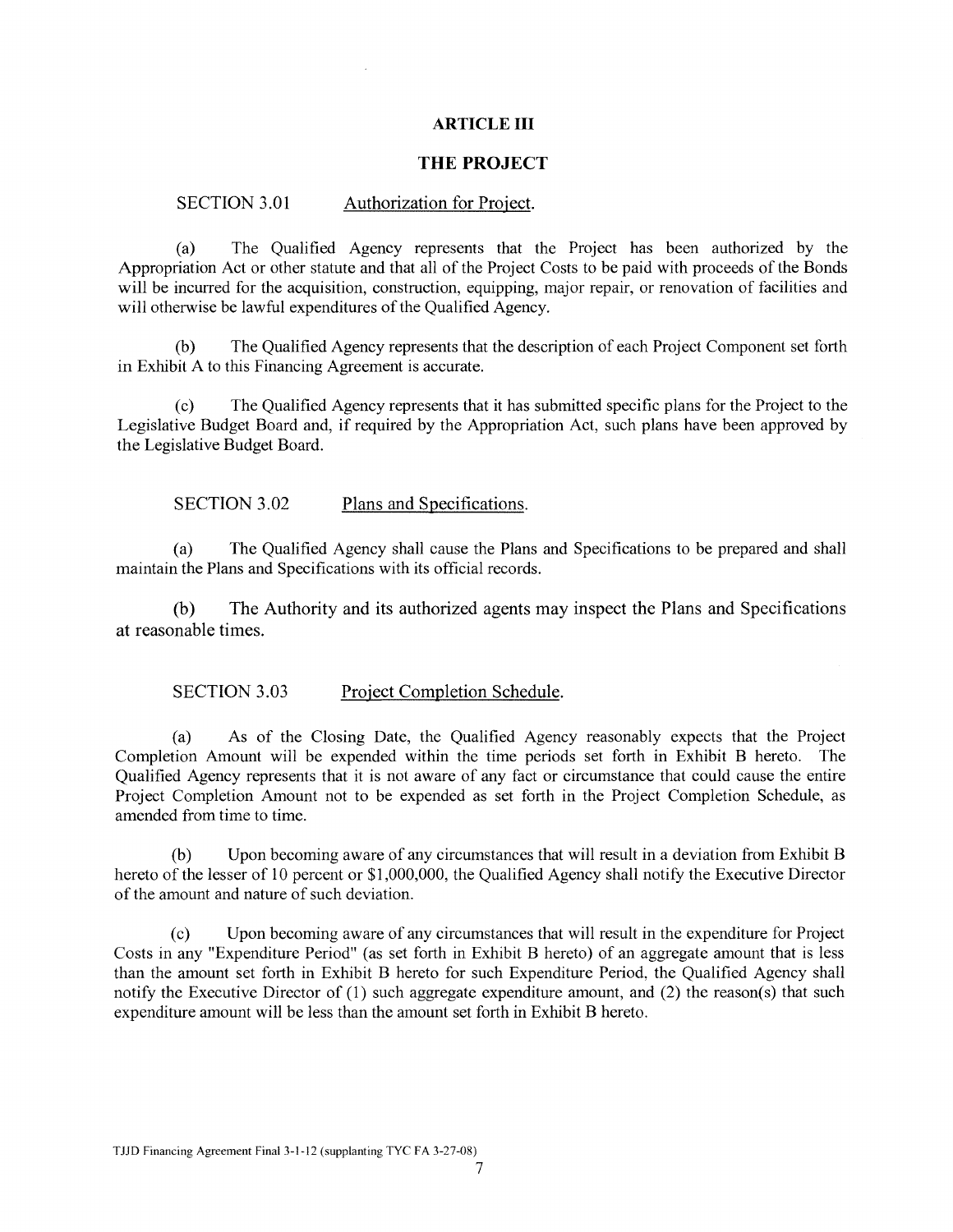# SECTION 3.04 Construction and Acquisition of Project.

(a) The Qualified Agency shall cause the acquisition, construction, equipping, repair, and/or renovation of the Project to be completed with due diligence substantially in accordance with the Plans and Specifications and in a good and workman-like manner.

(b) The Qualified Agency represents that at least 95 percent of the Project Completion Amount will be expended to pay Project Costs constituting expenditures for the acquisition, construction, reconstruction, or rehabilitation of the Project.

(c) The Qualified Agency may shift its use of proceeds among Project Components to the extent permitted by law so long as such shift of use does not constitute an Event of Taxability. The Authority may require the Qualified Agency to obtain an opinion of Bond Counsel regarding taxability.

# SECTION 3.05 Licenses and Permits.

The Qualified Agency represents that it has obtained all necessary licenses, permits, and other governmental approvals necessary to complete the Project, except for those (if any) described in Exhibit C to this Financing Agreement.

# SECTION 3.06 Disbursements from Project Fund.

(a) The Qualified Agency may cause disbursements to be made from the Project Fund in accordance with contracts for the Project and with this Financing Agreement, the Resolution, and the Funds Management Agreement.

(b) The Qualified Agency acknowledges that the Project Fund may be applied in accordance with the Resolution for purposes other than the payment of Project Costs.

(c) The Qualified Agency acknowledges and agrees that interest earned in funds contained in the Project Fund may, pursuant to the limitations and subject to the terms set out in the Funds Management Agreement, be used to pay interest payments, if any, on the Bonds.

(d) To obtain a disbursement of funds from the Project Fund for the payment of Project Costs, the Qualified Agency shall submit to the Authority, not later than the Business Day immediately preceding the disbursement date, a properly completed Disbursement Certificate. Subject to Subsection (e) of this Section 3.06, upon determining that the submitted Disbursement Certificate has been properly completed, the Executive Director shall cause the Comptroller to transfer funds in the Project Fund to the appropriate fund(s) of the Qualified Agency in the amount(s) set forth in the Disbursement Certificate. The Qualified Agency shall apply the funds so transferred to the payment of Project Costs.

(e) Disbursements from the Project Fund for the payment of Project Costs shall not exceed, in the aggregate, the Project Completion Amount without the prior approval of the Executive Director (which approval shall be based on availability of funds and legal authorization).

(f) Before a disbursement from the Project Fund may be made with respect to any Project Component in excess of the estimated cost of such component shown on Exhibit A of this Financing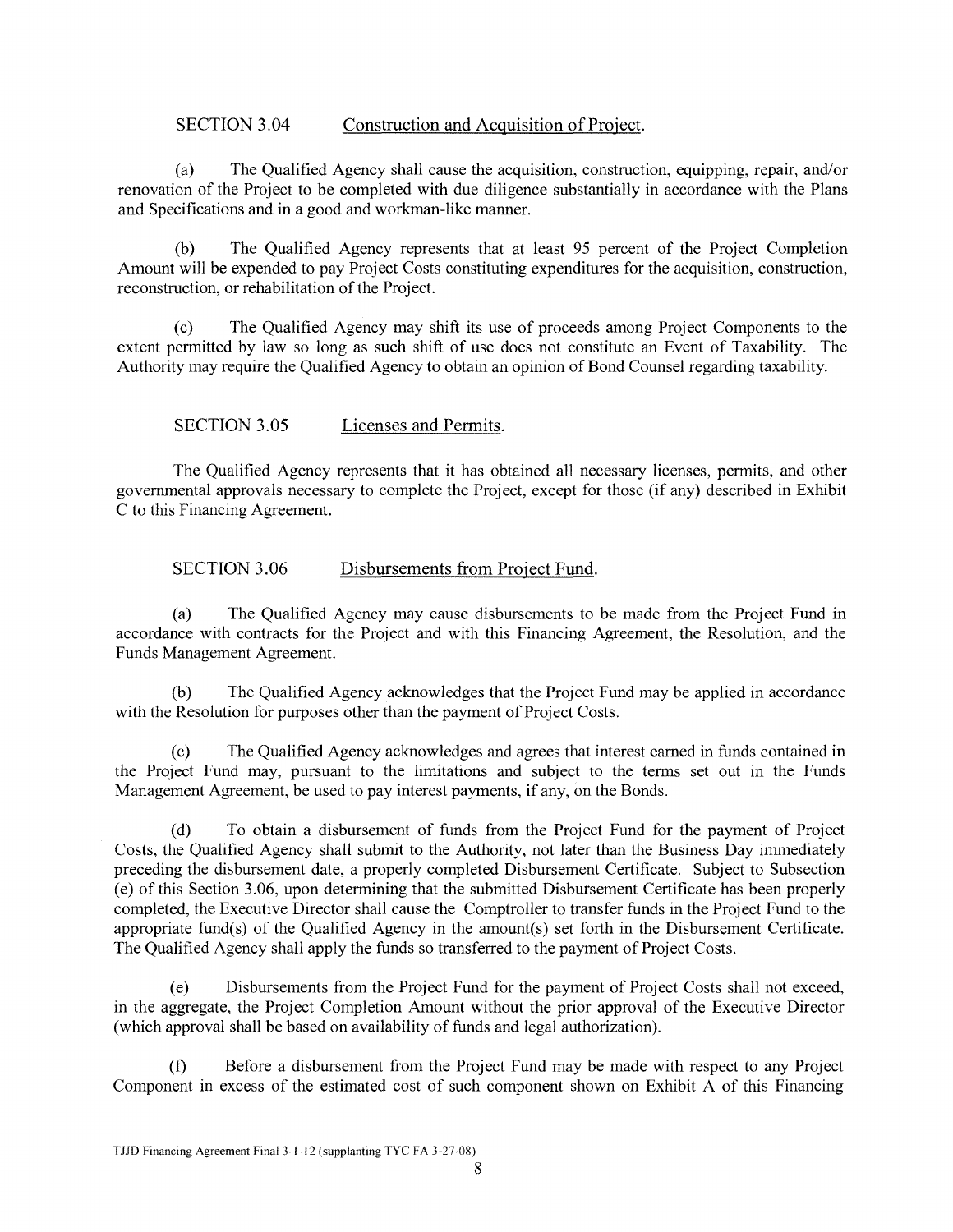Agreement, the Qualified Agency shall give notice to the Executive Director identifying such Project Component and stating the amount of such excess.

(g) In the event that the Authority determines that the Qualified Agency has breached any material representation, warranty, or agreement in this Financing Agreement, the Authority, in its discretion, may suspend further disbursement of funds from the Project Fund if it is advised in writing by the Texas Attorney General that (1) such suspension is lawful, and (2) such breach constitutes a breach of this Financing Agreement and such suspension may commence not sooner than the 30th day after the date of delivery to an Authorized Agency Representative of notice of such suspension, and may continue until such breach is cured or is waived by the Executive Director. If such breach is not cured or waived within 90 days after the date such suspension commenced, the Authority may apply any remaining funds in the Project Fund allocated to the payment of Project Costs in the manner permitted by the Resolution and law.

(h) To the extent required by law, the Qualified Agency has submitted a master plan for construction of its facilities and shall periodically revise the master plan in accordance with such law.

#### SECTION 3.07 Status Reports.

Not later than the 15th day of each month, through the month following the month in which the Project Completion Date occurs, the Qualified Agency shall prepare and deliver to the Executive Director a status report, containing the information set forth in Exhibit E to this Financing Agreement, covering the preceding calendar month. At other times (whether before or after the Project Completion Date), the Qualified Agency shall provide the Executive Director, upon request, with any information available to the Qualified Agency regarding the expenditure of funds disbursed to the Qualified Agency from the Project Fund or the condition or use of the Project.

#### SECTION 3.08 Inspection of Project.

The Authority and its authorized agents, at reasonable times before and after completion of the Project, may enter on and inspect the Project and examine any records of the Qualified Agency relating to the Project.

### SECTION 3.09 Completion of Project.

Upon the completion of the Project (or when no further proceeds of the Bonds are to be expended for Project Costs), the Qualified Agency shall deliver to the Executive Director a properly completed Project Completion Certificate.

# SECTION 3.10 Use of Project.

(a) The Qualified Agency may use the Project for any lawful purpose so long as such use does not constitute an Event of Taxability.

(b) The Qualified Agency shall not lease any part of the Project to, or permit any part of the Project to be operated or otherwise used by, an entity other than an agency or political subdivision of the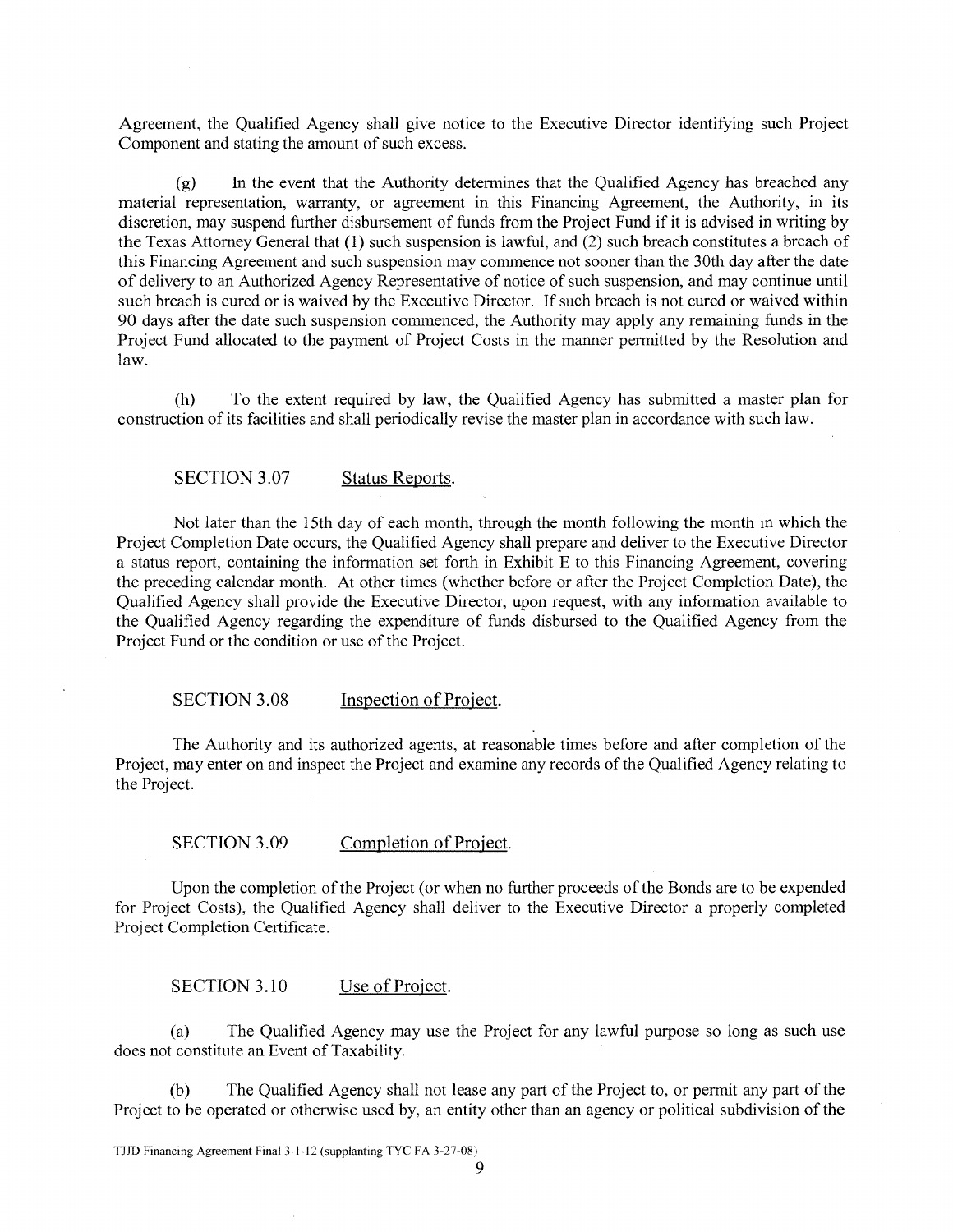State without the prior approval of the Executive Director. The Authority shall direct the Executive Director to approve any proposed arrangement for use of the Project (or a part thereof) by a nongovernmental entity upon obtaining an opinion of Bond Counsel to the effect that such arrangement will not constitute an Event of Taxability. Any agreement or understanding that allows any other agency or political subdivision of the State to use all or any portion of the Project shall limit such use in a manner sufficient to prevent an Event of Taxability.

## SECTION 3.11 Authority Not Responsible for Project.

(a) The Authority has no responsibility for the acquisition, construction, equipping, repair, or renovation of the Project or for the operation or maintenance of the Project.

(b) If the Project Fund is insufficient for the payment of all of the Project Costs, the Authority is not responsible for the payment of any Project Costs that cannot be paid from the Project Fund.

SECTION 3.12 Necessity for Project.

The Qualified Agency represents to the Authority that, as of the Closing Date:

(a) the provision of the Project in accordance with the Project Completion Schedule 1s necessary in order for the Qualified Agency to effectively carry out its lawful duties and functions; and

(b) for any construction Project, the Qualified Agency expects that it will use the Project for the purposes for which it is designed for the entire useful economic life of the Project as long as any of the Bonds are outstanding.

#### **ARTICLE IV**

# **THE BONDS**

## SECTION 4.01 Issuance of the Bonds.

The Authority shall use its best efforts to issue and sell the Bonds in an amount that is sufficient for the Project Completion Amount to be made available in the Project Fund for the payment of the Project Costs.

SECTION 4.02 Cooperation by Qualified Agency.

The Qualified Agency shall take the action(s), enter into the agreement(s), provide the certification(s) contemplated by this Financing Agreement, and otherwise cooperate with the Authority and its agents, to effect the lawful issuance and administration of the Bonds under this Financing Agreement.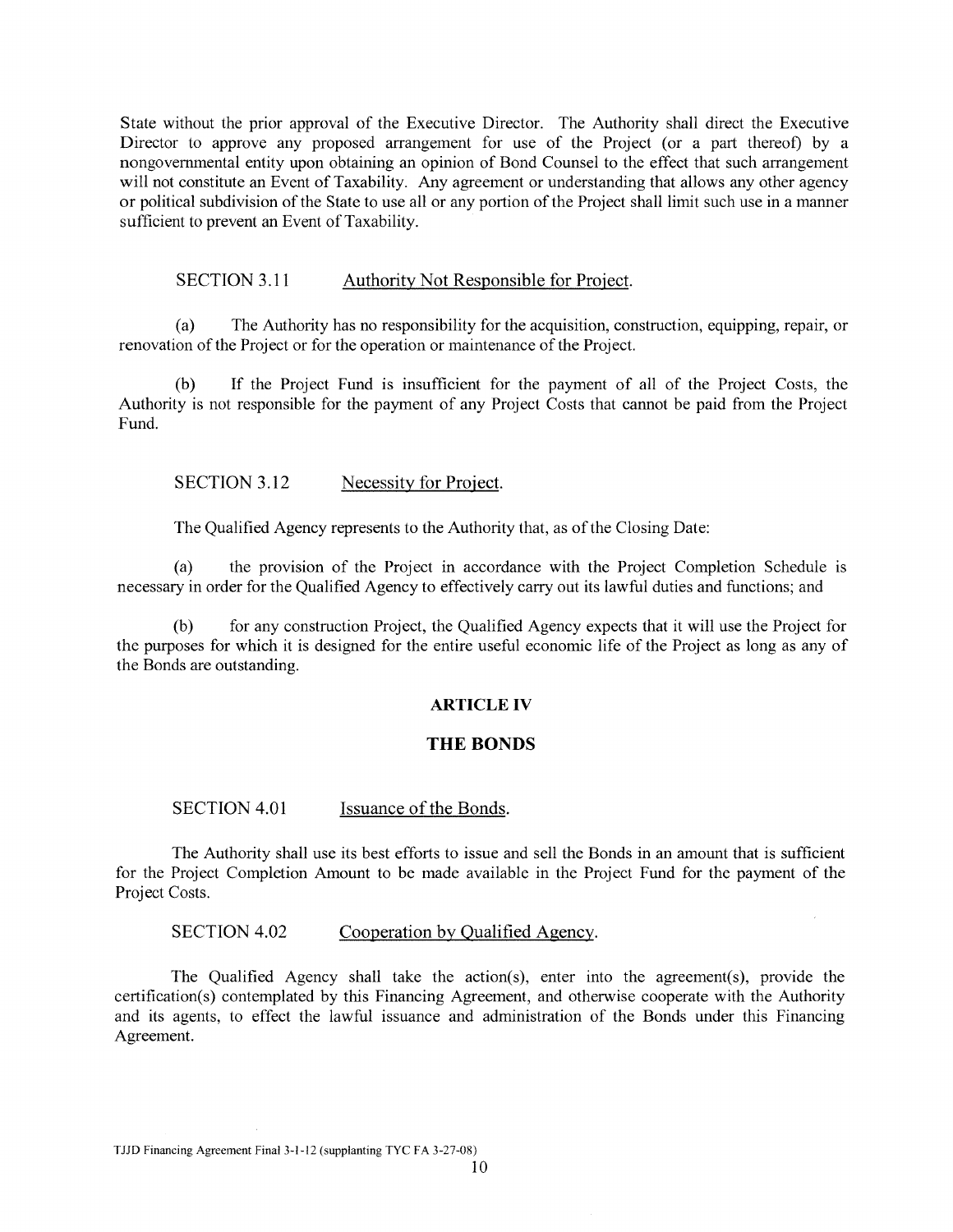# SECTION 4.03 Maintaining Tax-Exempt Status of the Bonds.

The Qualified Agency will not take, or omit to take, any action that will adversely affect the exclusion from gross income for federal income tax purposes of interest paid on the Bonds, and, in the event of such action or omission, it will use all reasonable efforts to cure the effect of such action or omission. With the intent not to limit the generality of the foregoing, the Qualified Agency covenants and agrees that it will comply with the covenants set forth below prior to the final maturity of the Bonds, unless it has received a written opinion of nationally recognized bond counsel to the effect that failure to comply with such covenant will not adversely affect the excludability of interest on any Bond from the gross income for federal income tax purposes.

(a) No Private Payments. No portion of the payment of the debt service on the Bonds will be directly or indirectly derived from payments (whether or not to the Qualified Agency or any related party) in respect of property, or borrowed money, used or to be used for a private business use. Furthermore, no portion of the payment of the debt service on the Bonds will be directly or indirectly secured by any interest in property used or to be used for a private business use or payments in respect of property used or to be used for a private business use. The Qualified Agency will not impose or accept, directly or indirectly, any charge or other payment with respect to any Proceeds used in any trade or business of a nongovernmental person. For purposes of determining use of Proceeds, the Qualified Agency will apply the rules set forth in Section 4.03(b) below.

(b) No Private Use. The Qualified Agency will not use or permit any of the Proceeds of the Bonds to be used, directly or indirectly, in any trade or business of a nongovernmental person.

(i) For purposes of determining use, the Qualified Agency will apply rules set forth in applicable Regulations and Revenue Procedures promulgated by the Internal Revenue Service, including, among others, the following rules: (A) Any activity carried on by a person other than a natural person or a state or local governmental unit will be treated as a trade or business of a nongovernmental person; (B) the use of all or any portion of the Project is treated as the direct use of proceeds; (C) a nongovernmental person will be treated as a private business user of Proceeds of the Bonds as a result of ownership, actual or beneficial use of the proceeds pursuant to a lease, or a management or incentive payment contract, or certain other arrangements such as a take-orpay or other output-type contract; and (D) use in a trade or business exists if a nongovernmental person has any special legal entitlement to use directly or indirectly all or any portion of the Project.

(ii) In the case of any portion of the Project that is not available for use by the general public, the Qualified Agency will not permit any special economic benefit to be provided to any nongovernmental person. In determining whether there is a special economic benefit the following factors will be taken into account: (A) whether the portion of the Project in question is functionally related or physically proximate to property used in the trade or business of a nongovernmental person; (B) whether only a small number of nongovernmental persons receive the special economic benefit; and (C) whether the cost of the portion of the Project in question is treated as depreciable for federal income tax purposes by any nongovernmental person.

(iii) For purposes of this section, a management contract is a management, service, or incentive payment contract between a governmental person and a service provider under which the service provider provides services involving all, a portion of, or any function of, the Project. The following arrangements generally are not treated as management contracts that give rise to private business use: (A) Contracts for services that are solely incidental to the primary governmental function or functions of portion of the Project in question (for example, contracts

TJJD Financing Agreement Final3-l-12 (supplanting TYC FA 3-27-08)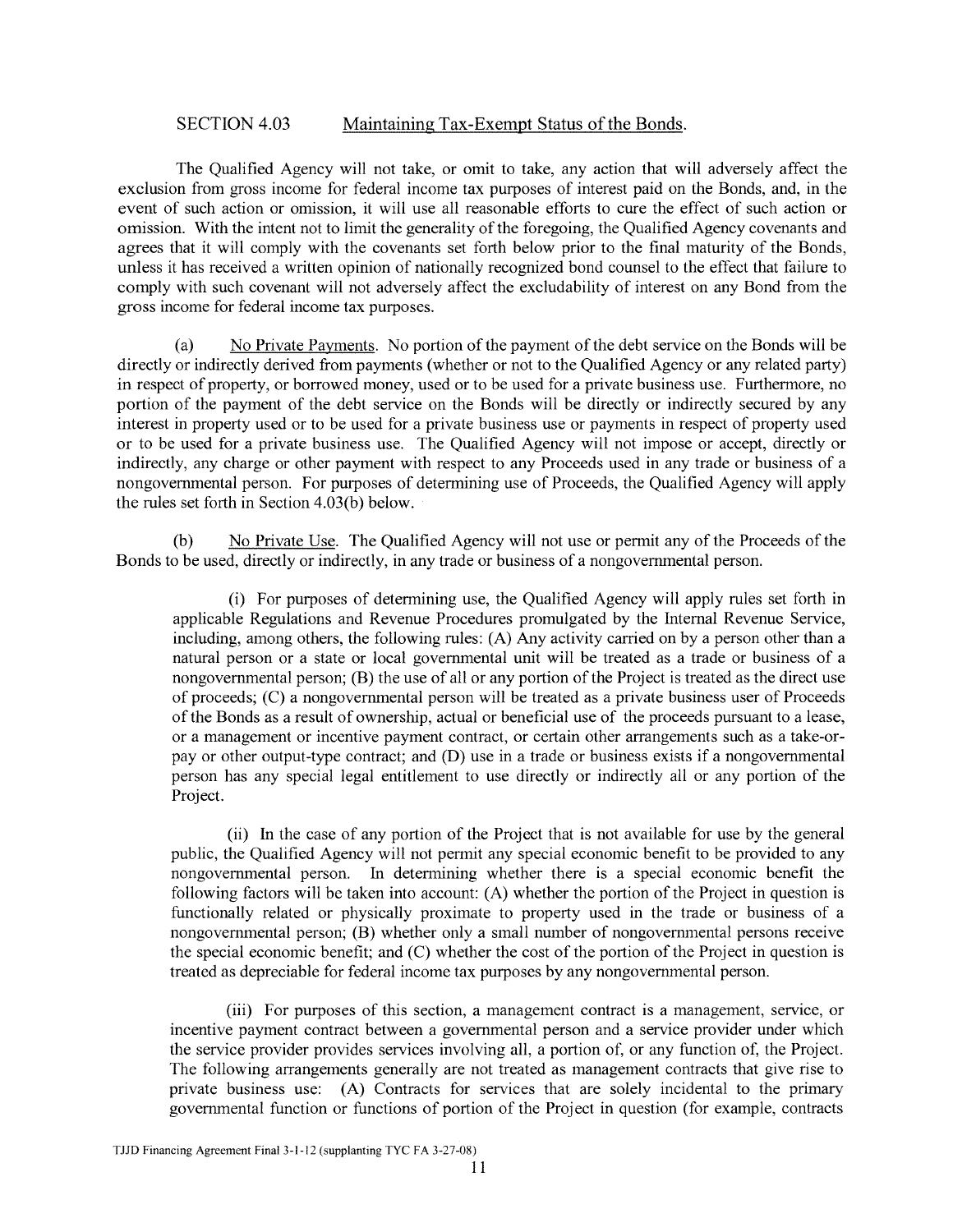for janitorial, office equipment repair, hospital billing, or similar services); (B) a contract to provide for the operation of a facility or system of facilities that consists predominantly of public utility property, if the only compensation is the reimbursement of actual and direct expenses of the service provider and reasonable administrative overhead expenses of the service provider;  $(C)$ a contract to provide for services, if the only compensation is the reimbursement of the service provider for actual and direct expenses paid by the service provider to unrelated parties.

(c) Loans of Sale Proceeds. No portion of the Proceeds of the Bonds will be directly or indirectly used to make or finance a loan to any person other than a state or local governrnental unit. For purposes of the foregoing covenant, Proceeds are considered to be "loaned" to a person or entity if (1) all or any portion of the Project is sold or leased to such person or entity in a transaction which creates a debt for federal income tax purposes, (2) capacity in or service from all or any portion of the Project is committed to such person or entity under a take-or-pay, output, or similar contract or arrangement, or (3) indirect benefits, or burdens and benefits of ownership, of such Proceeds or all or any portion of the Project are otherwise transferred in a transaction which is the economic equivalent of a loan...

(d) No-arbitrage Covenant. The Qualified Agency will not, at any time prior to the final maturity of the Bonds, direct or permit the investment (or the use of Gross Proceeds to replace money so invested), if as a result of such investment the yield of all investments acquired with Gross Proceeds (or with money replaced thereby) on or prior to the date of such investment exceeds the yield of the Bonds to stated maturity, except as permitted by section 148 of the Code and Regulations thereunder.

SECTION 4.04 Arbitrage Rebate.

(a) The Qualified Agency shall timely take such lawful action as requested by the Executive Director to avoid or mitigate the obligation to make payments to the United States governrnent under section 148(f) of the Code, unless an Authorized Agency Representative certifies to the Authority that the requested action is not practicable.

(b) If the Qualified Agency fails to cause Bond proceeds to be expended within the time periods set forth in the Project Completion Schedule, the Executive Director may inquire as to the nature of such failure and the extent to which it is expected to continue.

(c) The Qualified Agency reasonably expects to use at least seventy-five percent (75%) of the "available construction proceeds" of the Bonds for "construction expenditures," as such terms are defined in Treasury Regulation 1.148-7(f). The Qualified Agency shall use its best efforts to expend all funds necessary to complete its Project within the two-year expenditure period set forth in section  $148(f)(4)(C)$  of the Code as follows: (i) 10 percent of the funds within the 6-month period beginning on the date the Bonds are issued; (ii) 45 percent of the funds within the 1-year period beginning on such date; (iii) 75 percent of such funds within the 18-month period beginning of such date; and (iv) 100 percent of such funds within the 2-year period beginning on such date. If a portion of the Project Completion Amount will remain unexpended as of the close of the two-year period beginning with the Closing Date (or such other period as specified by the Executive Director), the Qualified Agency, not later than the close of such period, shall notify the Executive Director of the amount of such unexpended funds and the purpose(s) for which such funds are being retained in the Project Fund after such period.

TJJD Financing Agreement Final 3-1-12 (supplanting TYC FA 3-27-08)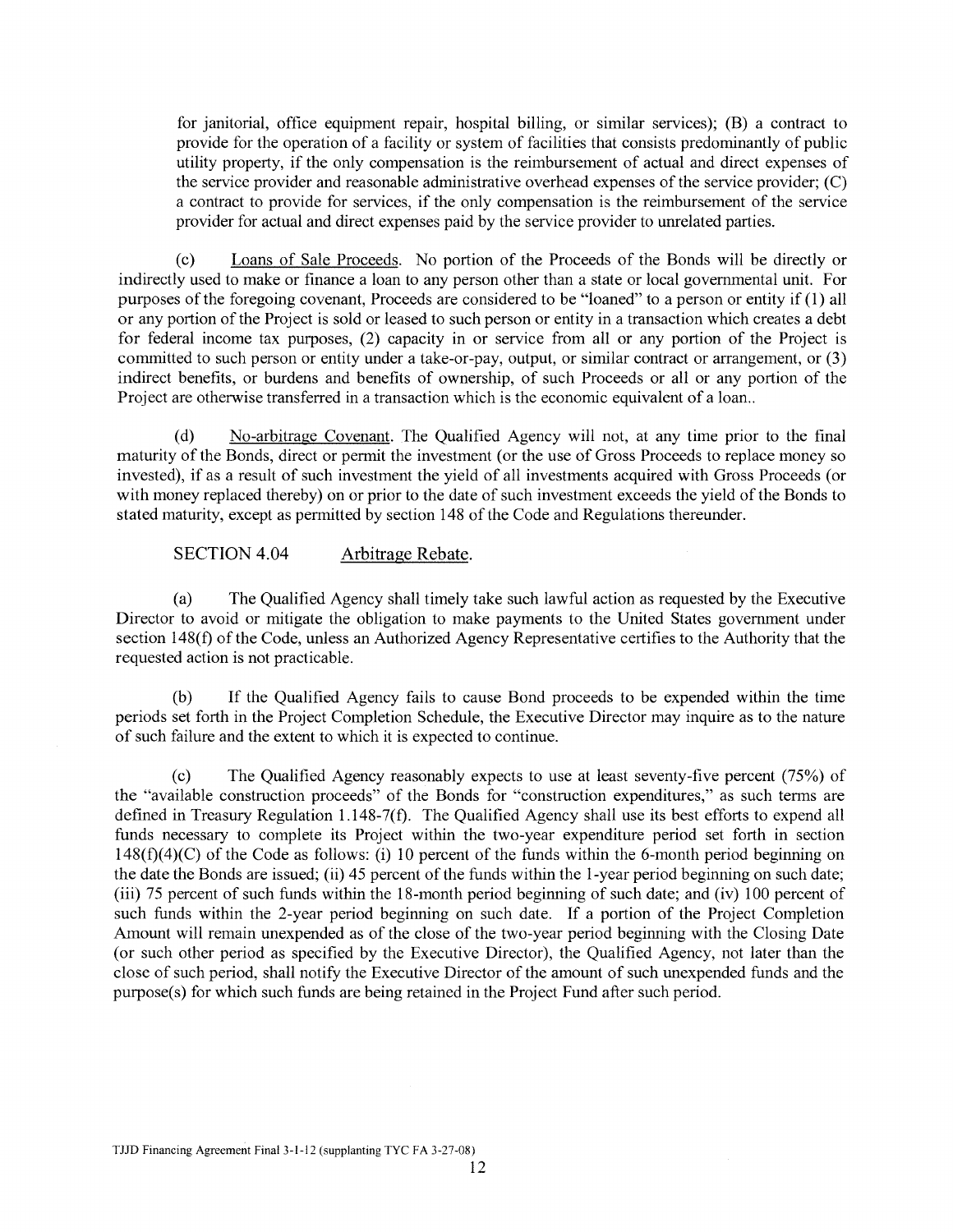## SECTION 4.05 Disclosure Documents.

(a) The Qualified Agency shall provide the Authority, promptly upon request, with available information relating to the Qualified Agency or the Project that the Executive Director determines appropriate for inclusion in the Disclosure Documents. The Qualified Agency authorizes the Authority to include any such information in the Disclosure Documents.

(b) The Qualified Agency shall provide the Authority with certification of an Authorized Agency Representative to the effect that the information contained in the Disclosure Documents provided by the Qualified Agency is accurate and does not omit any information necessary to make the information provided not misleading.

(c) The Qualified Agency authorizes the Authority and any offeree or purchaser of the Bonds to rely on the information and certifications provided by the Qualified Agency under this section. The Bonds will not be issued unless the information and certifications requested under this section have been provided by the Qualified Agency.

# **ARTICLE V**

# **PARTICULAR AGREEMENTS**

# SECTION 5.01 Recordkeeping.

The Executive Director shall retain, as official records of the Authority, all Disbursement Certificates, the Project Completion Certificate, all Project Substitution Certificates, if any, and all Project status reports submitted by the Qualified Agency pursuant to this Financing Agreement.

## SECTION 5.02 Indemnification of Qualified Agency.

The Qualified Agency represents that, subject to applicable law, it intends that each Facility Contract providing for payment of goods or services exceeding \$25,000 will require indemnification of the Qualified Agency. The Qualified Agency will be provided with insurance, a surety bond, or other form of financial assurance, from a financially sound provider that assures performance under such Facility Contract with respect to such indemnification, unless the Qualified Agency determines that such financial assurance is not necessary or is required in a reduced amount.

# SECTION 5.03 Availability of Other Funding.

As of the Closing Date, the Qualified Agency represents that no funds (other than funds derived from Bond proceeds) have been appropriated to the Qualified Agency for the biennium in which the Bonds are issued for application to the payment of Project Costs that are to be paid with the proceeds of the Bonds. It is understood and agreed, however, that the Qualified Agency may apply funds other than Bond proceeds for payment of Project Costs in compliance with applicable law.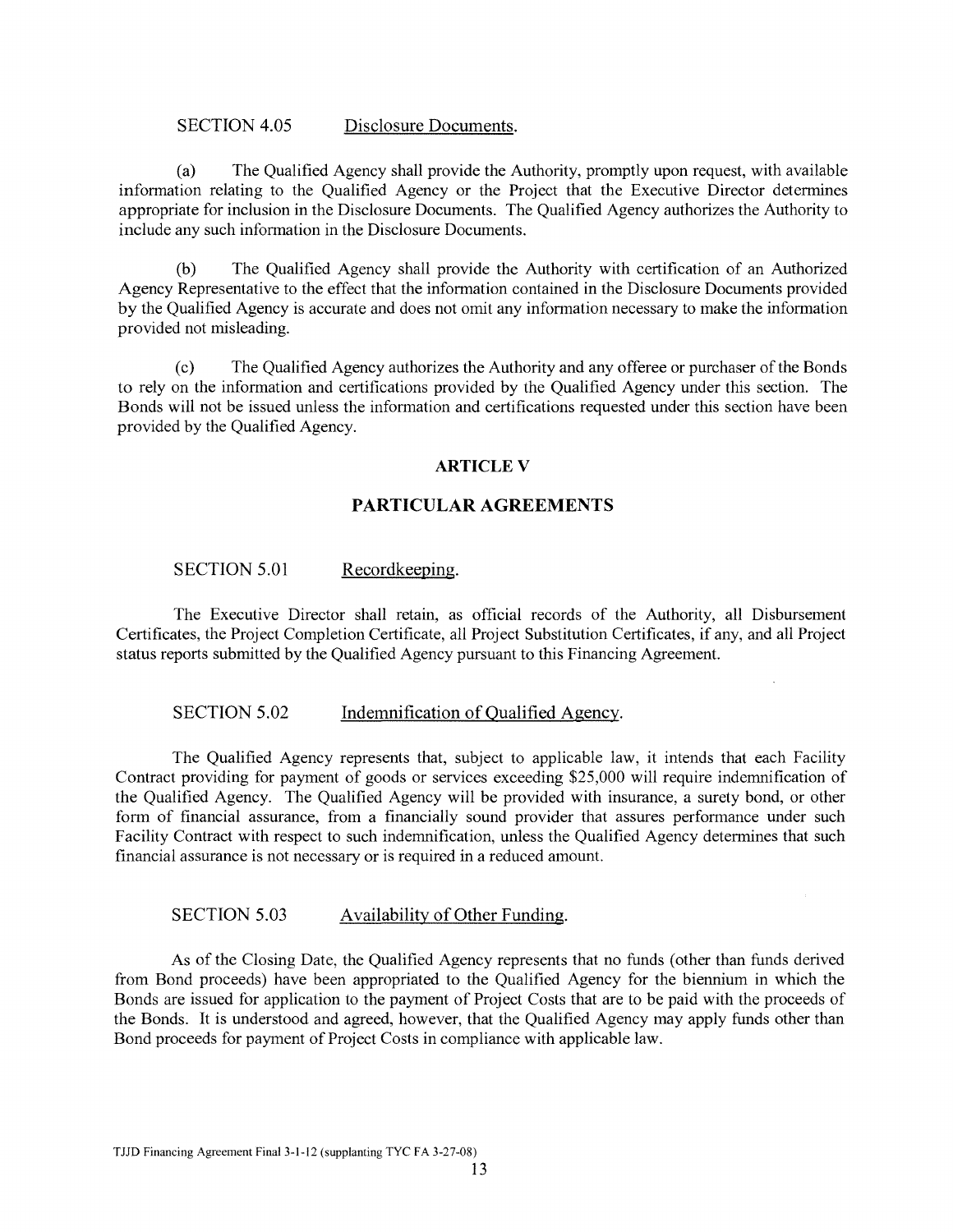SECTION 5.04 Real Property.

The Qualified Agency represents that, subject to applicable law, it does not intend to acquire real property at a purchase price in excess of \$25,000 unless:

(1) such property is suitable for the Qualified Agency's intended use and has no defect or condition (including, without limitation, pollution or hazardous waste defects) that would jeopardize such use; or

(2) the Qualified Agency determines that, notwithstanding such nonsuitability, defect, or condition (as applicable), such acquisition is appropriate.

SECTION 5.05 Title Insurance.

The Qualified Agency represents that, subject to applicable law, it does not intend to acquire any real property at a purchase price in excess of \$25,000 unless:

(1) the Qualified Agency's title to such property is insured by title insurance in an amount not less than the purchase price paid by the Qualified Agency, subject to standard printed exceptions, with only those changes thereto normally required by a prudent purchaser; or

(2) the Qualified Agency determines that the acquisition of such real property without such title insurance is appropriate.

SECTION 5.06 Project Design.

The Qualified Agency represents that the Project has been (or will be) designed to satisfy all of the purposes that the Qualified Agency intends the Project to serve, and that the Qualified Agency has used (or will use) all reasonable efforts to design the Project so that the Project will be provided, and can be operated, at such reasonable cost as is consistent with applicable legal requirements and the sound business judgment of the Qualified Agency.

#### **ARTICLE VI**

# **MISCELLANEOUS PROVISIONS**

#### SECTION 6.01 Term of Agreement.

This Financing Agreement shall take effect upon its delivery by the parties hereto and shall remain in effect until the Bonds have been fully paid or until no more periodic status reports are required from the Qualified Agency under this Financing Agreement, whichever is the later to occur.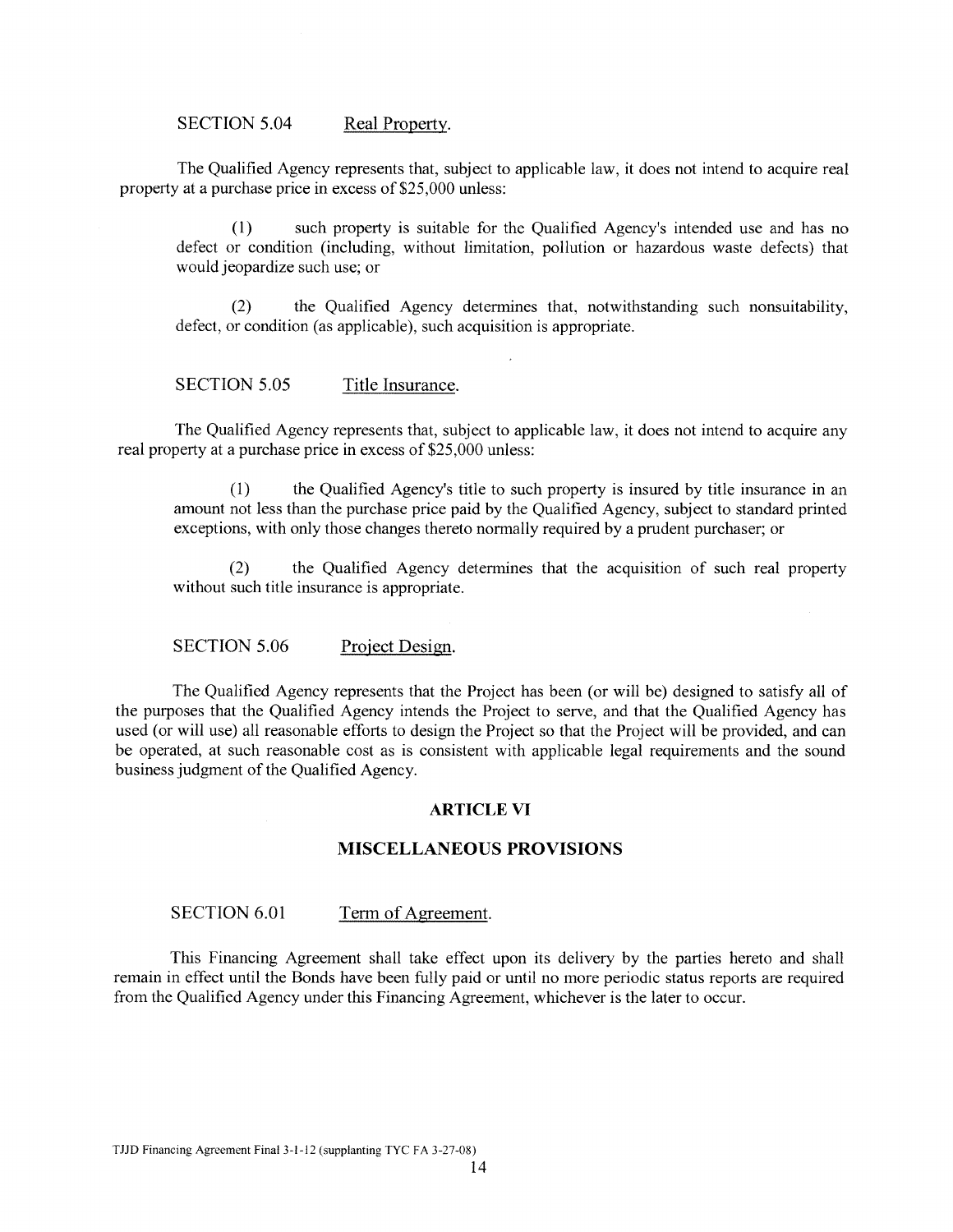SECTION 6.02 Amendment.

The Authority and the Qualified Agency, by mutual agreement, may amend this Financing Agreement if, before the amendment takes effect:

(1) the Qualified Agency obtains an opinion of its legal counsel to the effect that such amendment is permitted under the Agency Act and other law governing the Qualified Agency; and

(2) either of the following requirements is satisfied:

(A) the Authority obtains an opinion of Bond Counsel to the effect that such amendment will not constitute an Event of Taxability, violate the Authorizing Law or the Resolution, or adversely affect the rights of the Bond Owners thereunder, or

(B) the Bond Owners of at least a majority in aggregate principal amount of the outstanding Bonds affected by such amendment consent thereto.

#### SECTION 6.03 Notices and Other Communications.

(a) Notices, certificates, approvals, and other communications under this Financing Agreement shall be in writing and delivered by United States mail, postage paid, by telex, telegram, or other electronic transmission, or by express or personal delivery, addressed as follows:

(1) if to the Qualified Agency:

Texas Juvenile Justice Department P.O. Box 12757 Austin, Texas 78711

Attention: Director of Finance

(2) ifto the Authority:

Texas Public Finance Authority 300 West 15th Street Suite 411 Austin, Texas 78701

Attention: Executive Director

TJJD Financing Agreement Final3-I-12 (supplanting TYC FA 3-27-08)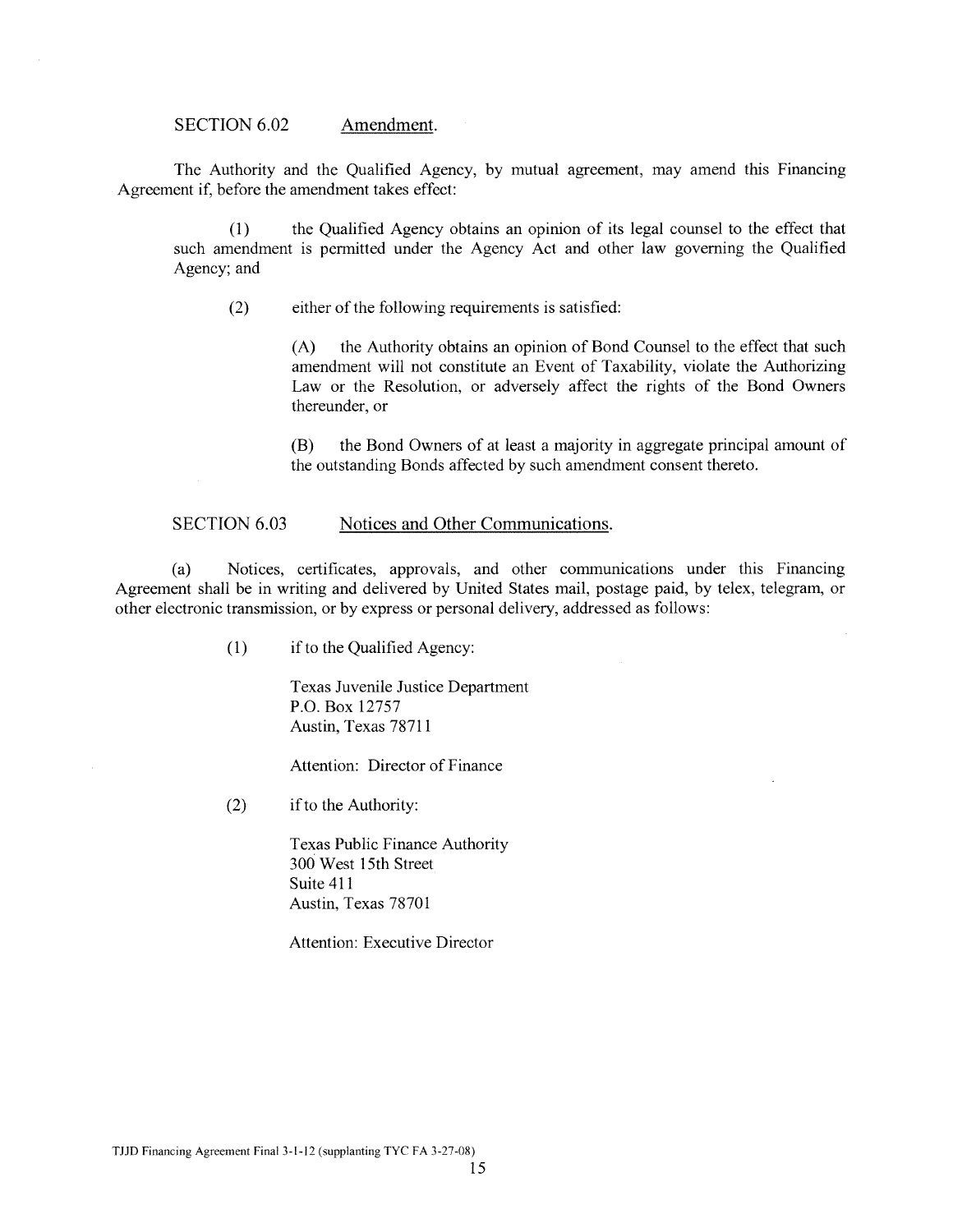(3) if to the Comptroller:

Comptroller of Public Accounts of the State of Texas  $208$  East  $10<sup>th</sup>$  Street Austin, Texas 78701

# Attention: Chief Investment Officer

(b) Any such party may designate any additional or different address to which communications under this Financing Agreement shall be delivered by giving at least five days' advance notice thereof to the affected party.

(c) Any communication delivered by mail in compliance with this section is deemed to have been delivered as of the date of deposit in the mail.

(d) A provision of this Financing Agreement that provides for a different method of giving notice or otherwise conflicts with this section supersedes this section to the extent of the conflict.

SECTION 6.04 Exclusive Benefit.

This Financing Agreement shall inure to the exclusive benefit of and be binding on the Authority, the Qualified Agency, and their respective successors.

SECTION 6.05 Severability.

If any part of this Financing Agreement is ruled unenforceable by a court of competent jurisdiction, this Financing Agreement shall remain operable to the fullest extent possible under the application of such ruling.

SECTION 6.06 Conflict with Memorandum.

In the event of a conflict between this Financing Agreement and the Memorandum, this Financing Agreement shall supersede the Memorandum to the extent of the conflict.

SECTION 6.07 Counterparts.

This Financing Agreement may be executed in multiple counterparts, each of which shall be an original and all of which shall constitute one and the same document.

SECTION 6.08 Governing Law.

This Financing Agreement shall be governed by and construed in accordance with the laws of the State of Texas.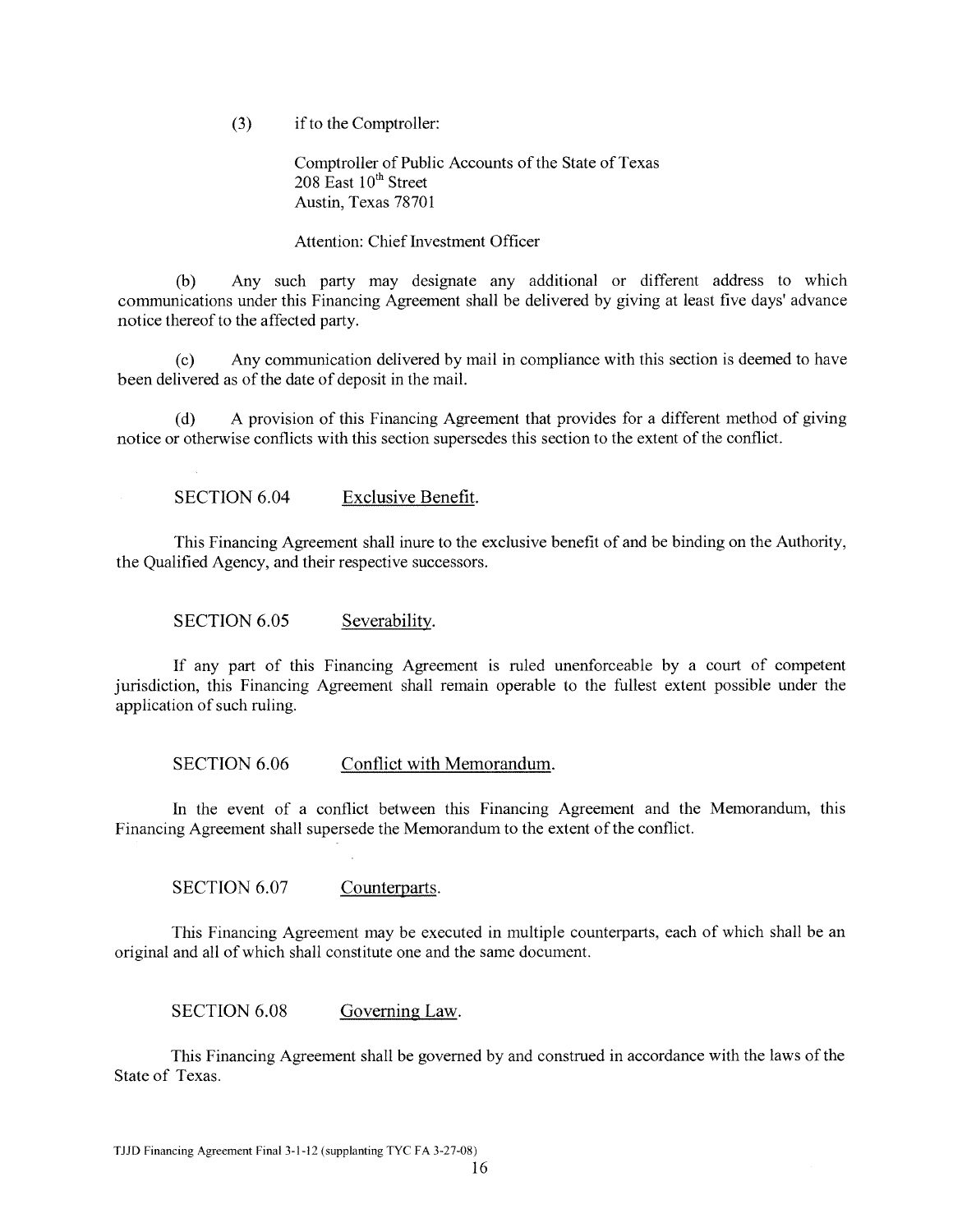IN WITNESS WHEREOF, the parties have caused this Financing Agreement to be executed by their respective duly authorized officers as of the date first above written.

TEXAS PUBLIC FINANCE AUTHORITY

 $By: \bigcirc$  *Primate Le Month* Interim Execulive Director/General Counsel

TEXAS JUVENILE JUSTICE DEPARTMENT

By: Cheryle K Soumerd

Executive Director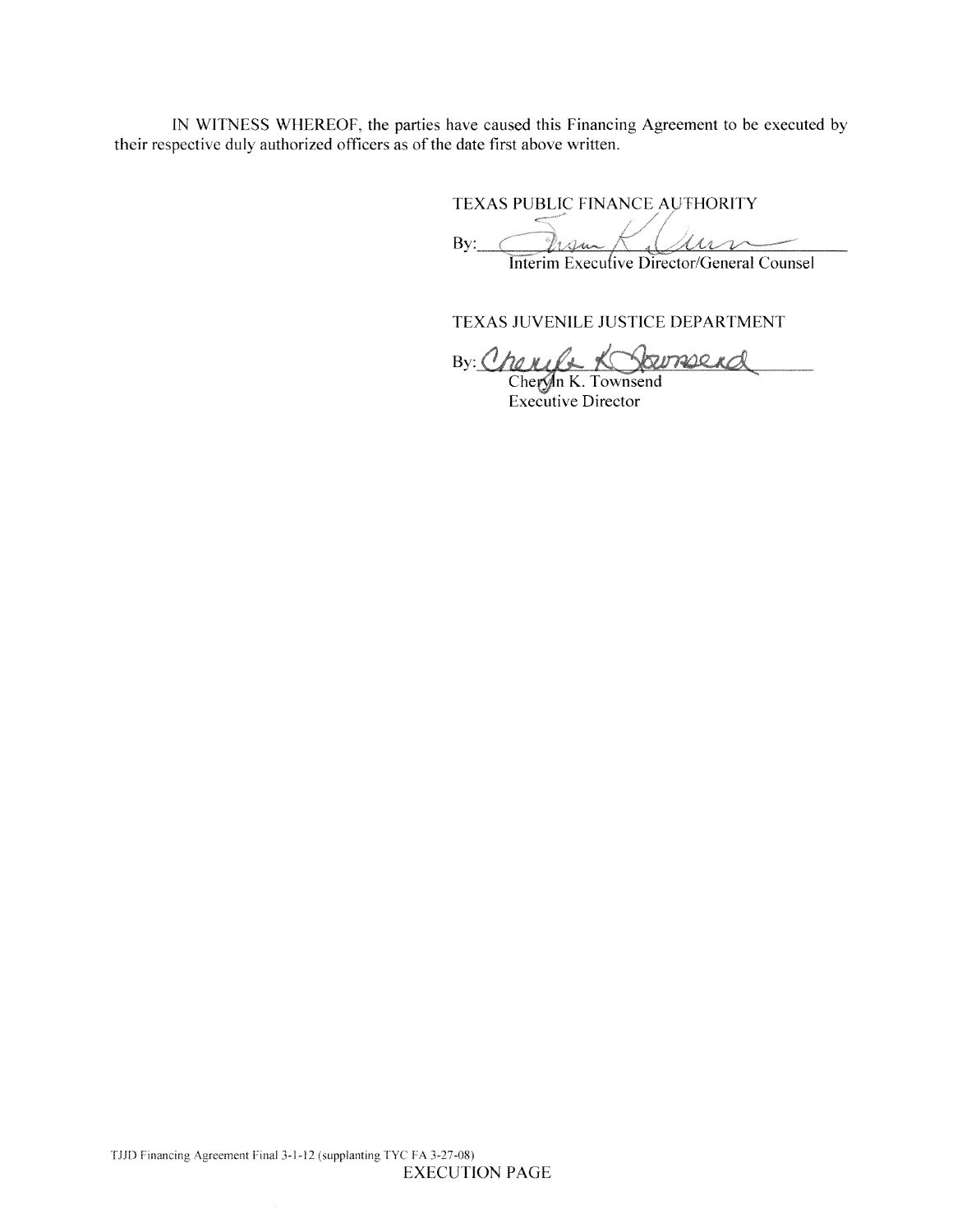# EXHIBIT A TO THE FINANCING AGREEMENT

| PROJECT COMPONENTS                                  | <b>ESTIMATED COST</b> | <b>ESTIMATED USEFUL</b><br><b>LIFE</b> |
|-----------------------------------------------------|-----------------------|----------------------------------------|
| Repair and rehabilitation of<br>existing facilities |                       |                                        |
| Utility, Road and Site Work                         | \$1,290,000           | 25 years                               |
| Roof Repairs and Replacements                       | \$1,600,000           | 25 years                               |
| Rehabilitate Buildings and<br><b>Systems</b>        | \$6,926,007           | 25 years                               |
| SubTotal                                            | \$9,816,016           |                                        |
| Remodel existing dormitories                        | \$20,000,000          | 25 years                               |
| Total                                               | \$29,816,016          |                                        |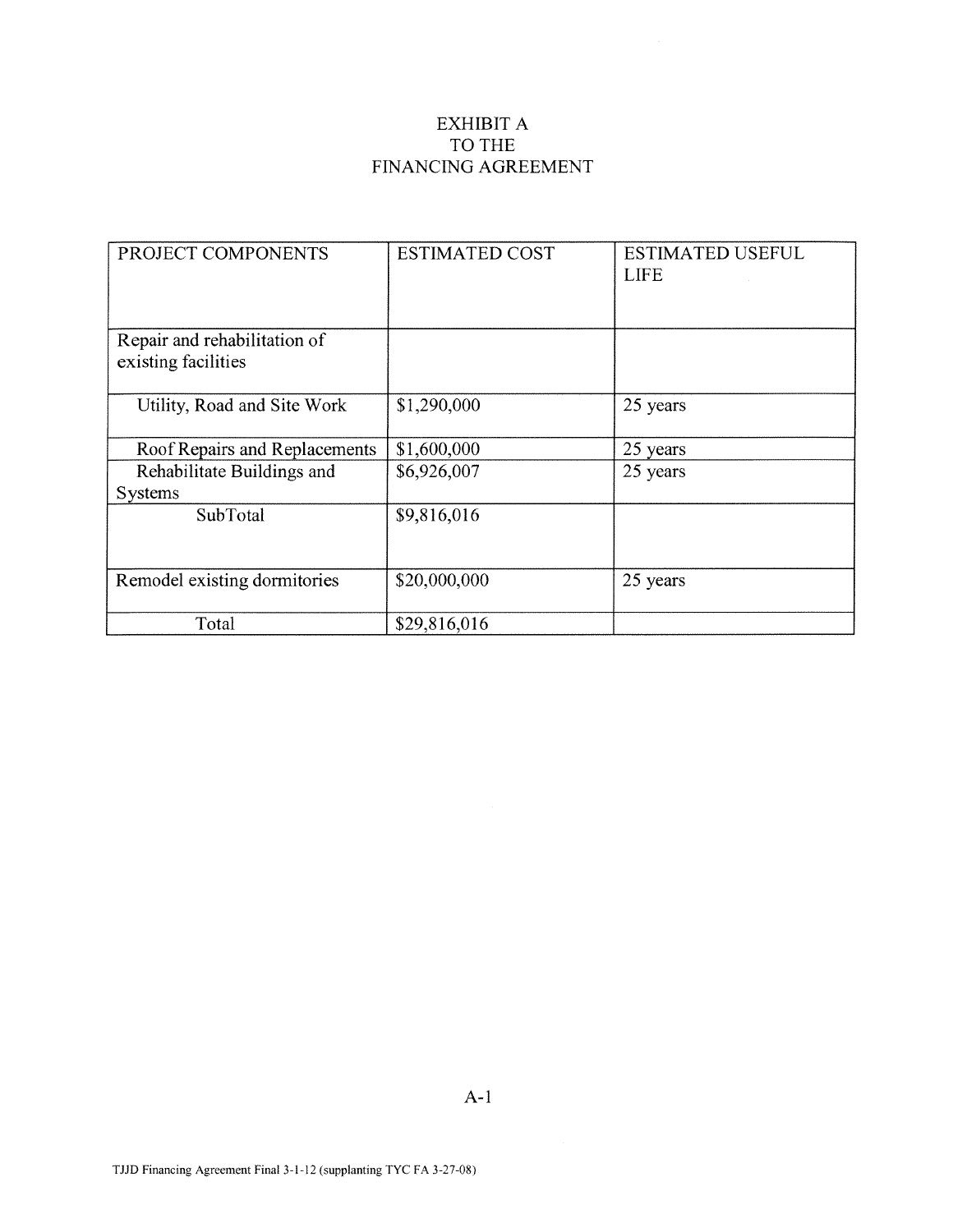# EXHIBIT B TO THE FINANCING AGREEMENT

| Expenditure Period | Estimated               |
|--------------------|-------------------------|
|                    | <b>Expenditure Each</b> |
|                    | Period                  |
| Mar 2008           | \$40,000                |
| Apr 2008           | \$70,000                |
| May 2008           | \$742,266               |
| <b>Jun 2008</b>    | \$854,702               |
| <b>Jul 2008</b>    | \$873,413               |
| Aug 2008           | \$892,124               |
| Sep 2008           | \$910,836               |
| Oct 2008           | \$892,124               |
| Nov 2008           | \$873,413               |
| Dec 2008           | \$854,698               |
| Jan 2009           | \$1,612,617             |
| Feb 2009           | \$1,729,296             |
| Mar 2009           | \$1,845,976             |
| Apr 2009           | \$1,942,551             |
| May 2009           | \$1,496,458             |
| Jun 2009           | \$1,557,005             |
| Jul 2009           | \$1,591,960             |
| Aug 2009           | \$1,591,124             |
| Sep 2009           | \$1,590,291             |
| Oct 2009           | \$1,557,005             |
| Nov 2009           | \$1,472,536             |
| Dec 2009           | \$1,261,097             |
| Jan 2010           | \$707,593               |
| Feb 2010           | \$666,326               |
| Mar 2010           | \$419,107               |
| Apr 2010           | \$466,806               |
| May 2010           | \$474,150               |
| Jun 2010           | \$326,360               |
| Jul 2010           | \$282,325               |
| Aug 2010           | \$221,857               |
| Total              | 29,816,016              |

B-1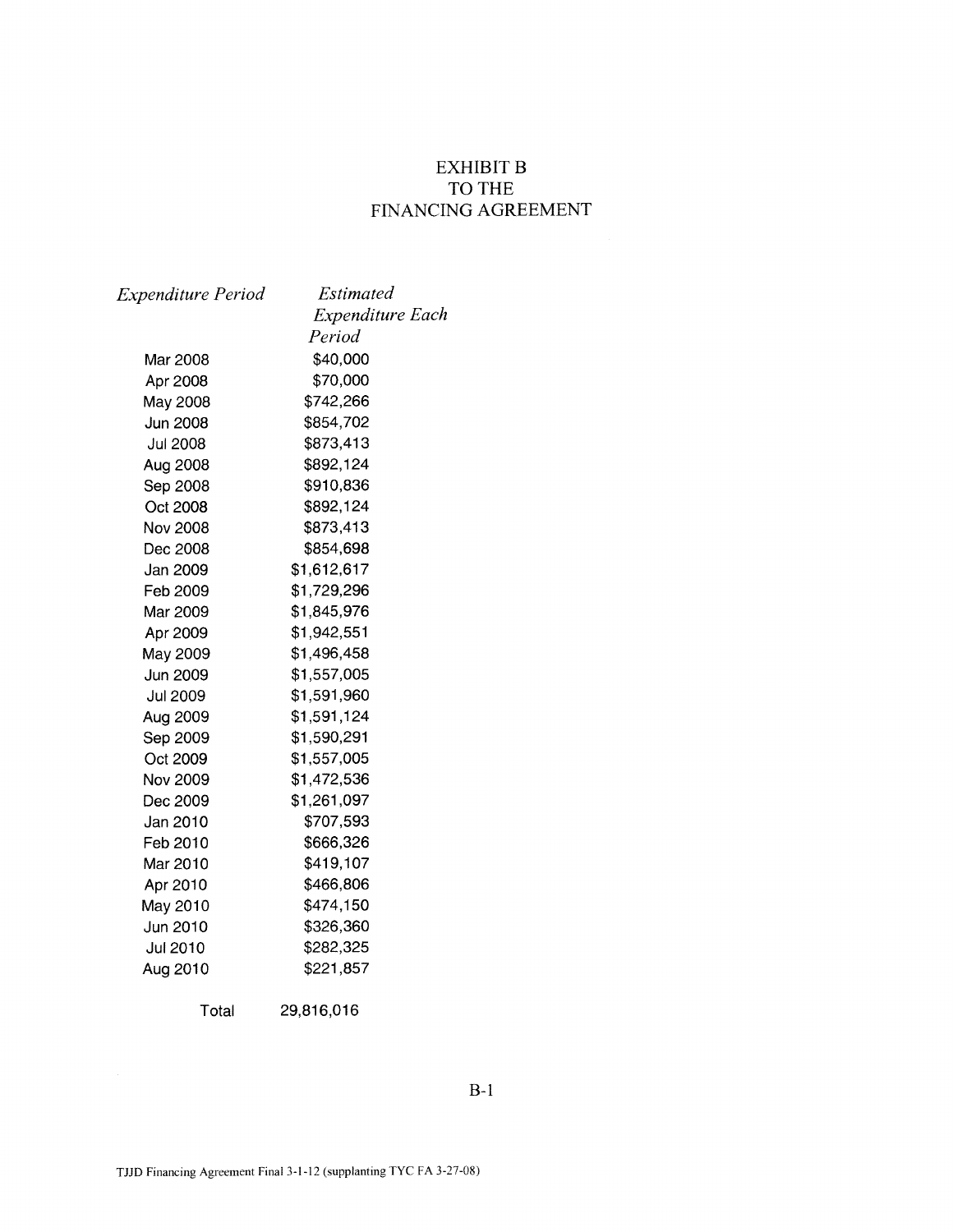# EXHIBITC TO THE FINANCING AGREEMENT

## Governmental Project Approvals

As of the Closing Date, the following licenses, permits, and other governmental approvals necessary to complete the Project have not been obtained (Describe each such approval (e.g., utility easement), stating for each (1) the identity of the Project facility (or facilities) for which such approval is required, (2) the primary requirements necessary to obtain such approval, and (3) the date that such approval is expected to be obtained):

None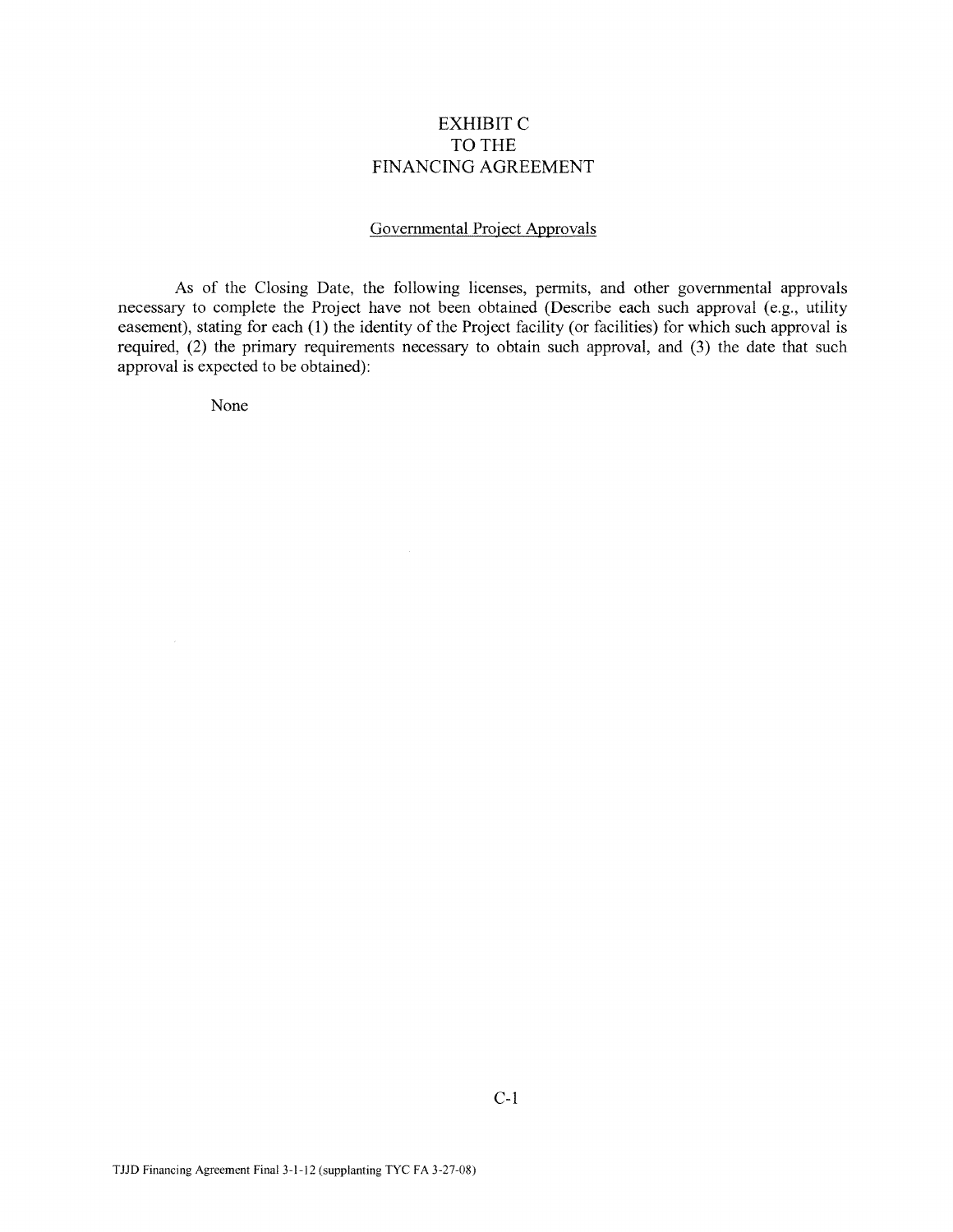# EXHIBIT D TO THE FINANCING AGREEMENT

#### Form of Disbursement Certificate

# DISBURSEMENT CERTIFICATE

The undersigned hereby certifies, on behalf of the \_\_\_\_\_\_\_\_\_\_\_\_\_\_\_\_\_\_\_\_\_\_\_\_\_\_\_\_\_ \_\_\_\_\_\_\_\_\_\_\_\_\_\_\_\_\_\_\_\_ (the "Qualified Agency"), as follows:

 (a) The capitalized terms in this Certificate that are not herein defined shall have the meanings defined in the Financing Agreement, dated as of \_\_\_\_\_\_\_\_\_\_\_, 2012, between the Qualified Agency and the Texas Public Finance Authority.

 (b) The Qualified Agency (Agency No. \_\_\_\_\_\_\_\_) requests disbursement from the Project Fund to pay Project Costs in the aggregate amount of \$\_\_\_\_\_\_\_\_\_\_. The aggregate of all disbursements (including this disbursement) from the Project Fund requested by the Qualified Agency to date is  $\mathbb S$  .

 (c) Except as previously disclosed in writing to the Executive Director, the Qualified Agency is not in breach of any representation, warranty, or agreement in the Financing Agreement.

 (d) The Qualified Agency reasonably expects to submit payment vouchers, in the aggregate amount of the disbursements requested by this Certificate, for the payment of the Project Costs for which disbursement is requested.

 (e) For each item of Project Costs for which a disbursement of funds is requested, state the following information [attach separate sheet if necessary]:

| Program<br>Cost | Appropriated<br>Fund No.<br>(D22 Profile) | Agency Fund<br>No.<br>(D23 Profile) | Agency<br>General<br>Ledger | Appropriation<br>Year | Amount of<br>Disbursement | Project<br>Identification |
|-----------------|-------------------------------------------|-------------------------------------|-----------------------------|-----------------------|---------------------------|---------------------------|
| Account         |                                           |                                     | Account                     |                       |                           |                           |
|                 |                                           |                                     |                             |                       |                           |                           |
|                 |                                           |                                     |                             |                       |                           |                           |
|                 |                                           |                                     |                             |                       |                           |                           |
|                 |                                           |                                     |                             |                       |                           |                           |

IN WITNESS WHEREOF, the undersigned executes this Certificate on the date shown below.

By:\_\_\_\_\_\_\_\_\_\_\_\_\_\_\_\_\_\_\_\_\_\_\_\_\_\_\_\_\_\_\_ Authorized Agency Representative

\_\_\_\_\_\_\_\_\_\_\_\_\_\_\_\_\_\_\_\_\_\_\_\_\_\_\_\_\_\_\_\_\_

Date: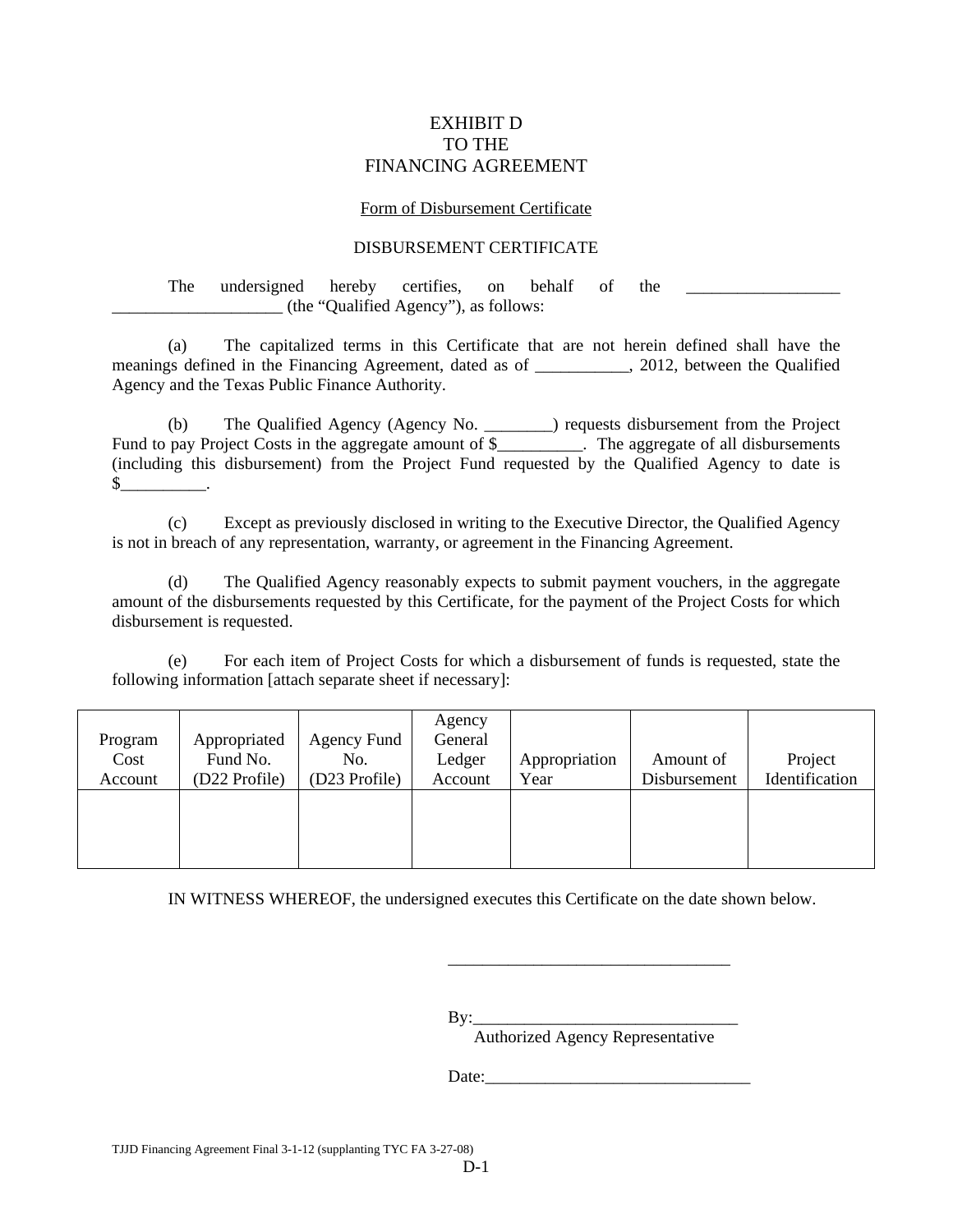#### EXHIBIT E TO THE FINANCING AGREEMENT

#### Monthly Status Report Information

 The monthly status report prepared by the Qualified Agency pursuant to this Financing Agreement shall contain the following information with respect to the Project:

- (1) identity of the Project Components (name, ID no., etc.) and the original date on which such Project Components were first financed hereunder;
- (2) fund number(s);
- (3) the budget amount for the Project Components (including adjustments, if any);
- (4) description of work category;
- (5) amount expended for reporting month;
- (6) total amount expended to date;
- (7) amount encumbered;
- (8) available balance;
- (9) percent work complete;
- (10) percent funds expended; and
- (11) narrative identifying any problems (including, without limitation, delays and cost overruns) and indicating whether such problems will substantially alter the work schedule or costs.
- (12) identify any use of the Project or facilities by any Person other than a state or local governmental unit.

TJJD Financing Agreement Final 3-1-12 (supplanting TYC FA 3-27-08)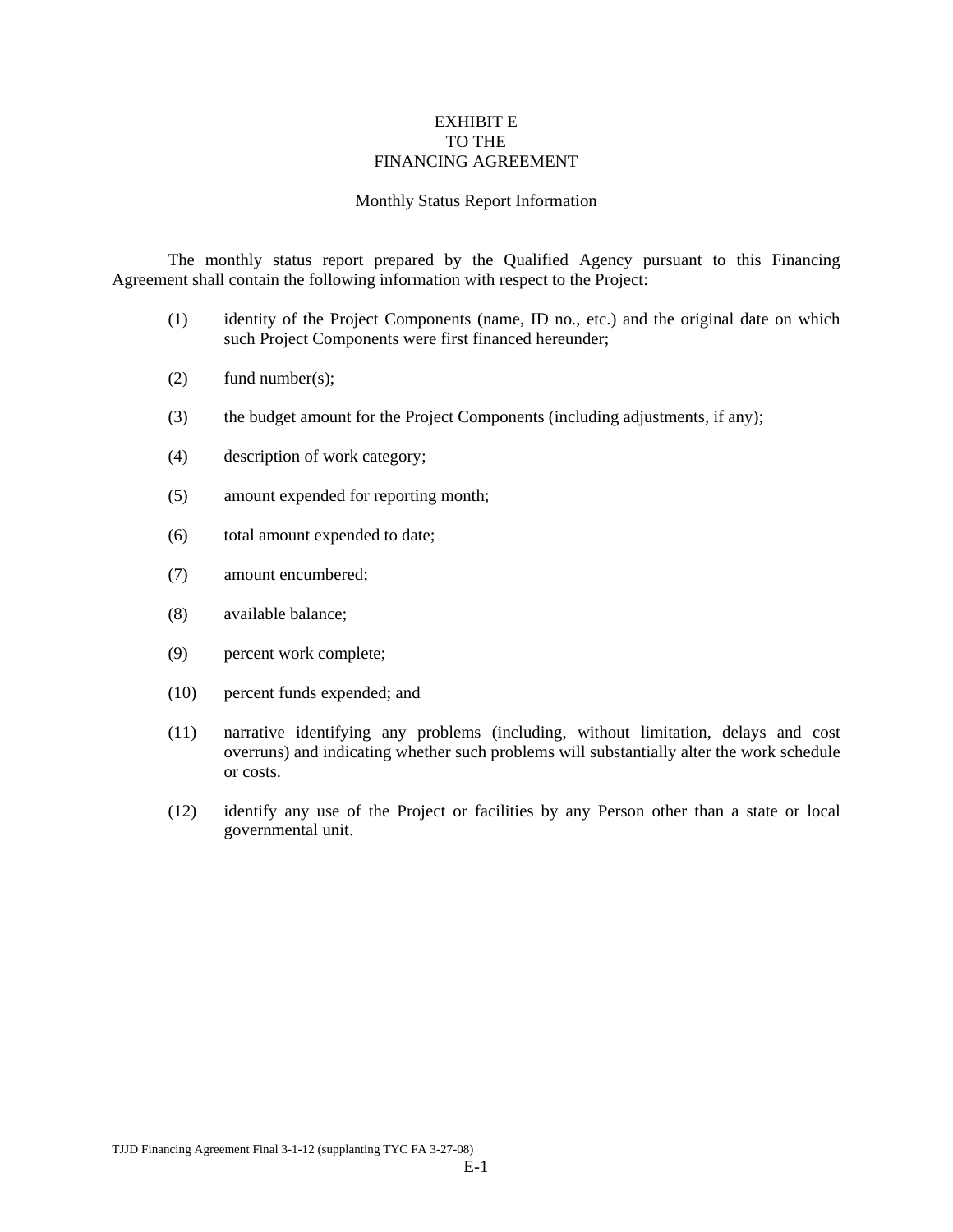## EXHIBIT F TO THE FINANCING AGREEMENT

## Form of Project Completion Certificate

# PROJECT COMPLETION CERTIFICATE

The undersigned hereby certifies, on behalf of the \_\_\_\_\_\_\_\_\_\_\_\_\_\_\_\_\_\_\_\_\_\_\_\_\_\_\_\_\_ (the "Qualified Agency"), as follows:

 (a) The capitalized terms in this Certificate that are not herein defined shall have the meanings defined in the Financing Agreement, dated as of  $\qquad \qquad$ , 2012, between the Qualified Agency and the Texas Public Finance Authority.

 (b) The Project was completed on (or no further proceeds of the Bonds are to be expended for Project Costs as of) \_\_\_\_\_\_\_\_\_\_\_\_\_\_\_\_\_\_ *[insert date]*.

 (c) Except for \$\_\_\_\_\_\_\_\_\_\_ (the "Retainage"), all Project costs that have been incurred have been paid, and no further disbursements from the Project Fund for the payment of Project Costs will be necessary.

 (d) The Retainage is sufficient to pay all claims (1) for the payment of any Project Costs that are not presently due, and (2) for the payment of any Project Costs the liability for which is being contested or disputed by the Qualified Agency.

IN WITNESS WHEREOF, the undersigned executes this Certificate on the date shown below.

 $By:$ Authorized Agency Representative

\_\_\_\_\_\_\_\_\_\_\_\_\_\_\_\_\_\_\_\_\_\_\_\_\_\_\_\_\_\_\_\_\_

Date: